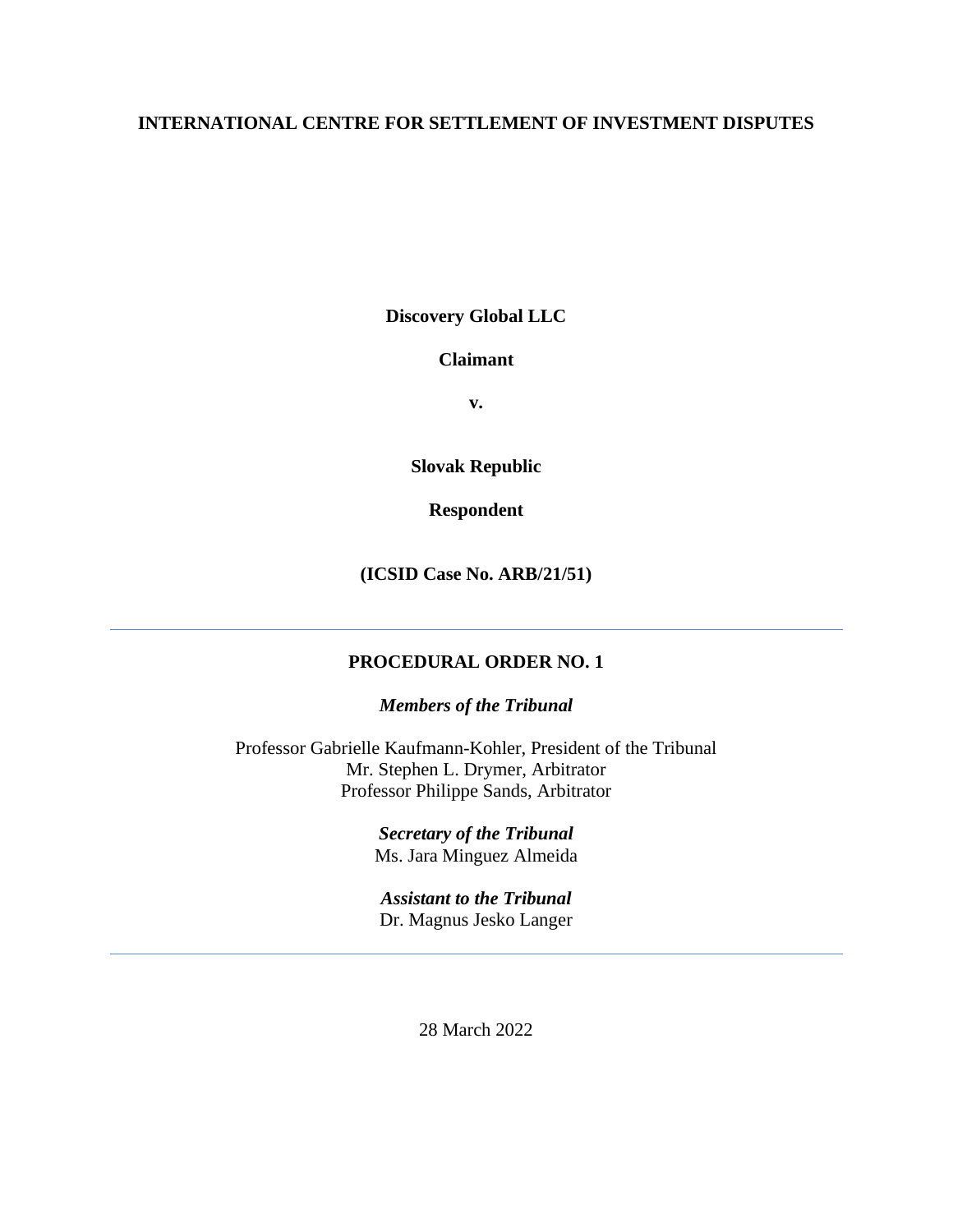# **Contents**

| 1.  |                                                                   |  |
|-----|-------------------------------------------------------------------|--|
| 2.  | Constitution of the Tribunal and Tribunal Members' Declarations 4 |  |
| 3.  |                                                                   |  |
| 4.  |                                                                   |  |
| 5.  |                                                                   |  |
| 6.  |                                                                   |  |
| 7.  |                                                                   |  |
| 8.  |                                                                   |  |
| 9.  |                                                                   |  |
| 10. |                                                                   |  |
| 11. |                                                                   |  |
| 12. |                                                                   |  |
| 13. |                                                                   |  |
| 14. |                                                                   |  |
| 15. |                                                                   |  |
| 16. |                                                                   |  |
| 17. |                                                                   |  |
| 18. |                                                                   |  |
| 19. |                                                                   |  |
| 20. |                                                                   |  |
| 21. |                                                                   |  |
| 22. |                                                                   |  |
| 23. |                                                                   |  |
| 24. |                                                                   |  |
| 25. |                                                                   |  |
| 26. |                                                                   |  |
|     |                                                                   |  |
|     |                                                                   |  |
|     |                                                                   |  |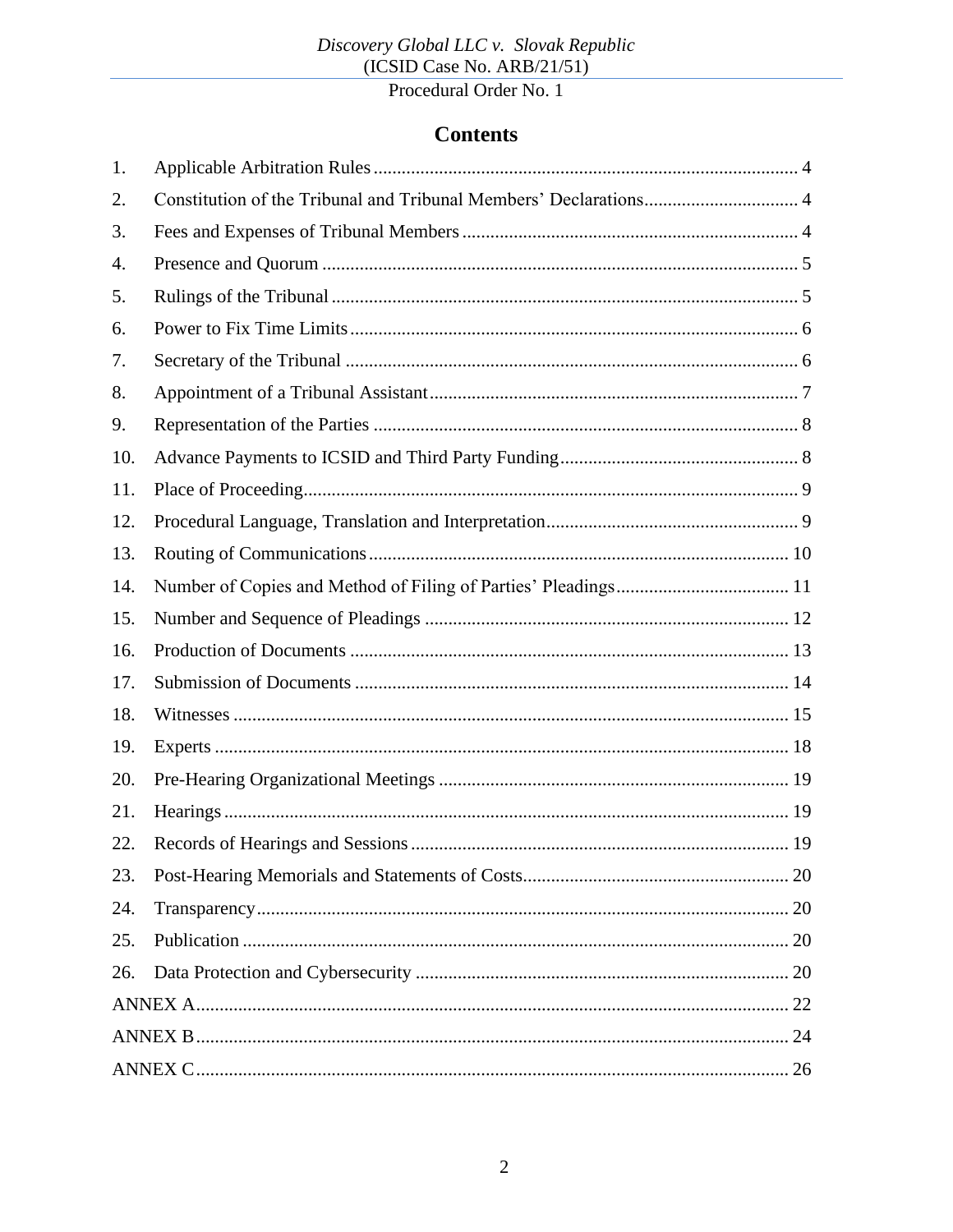#### **Introduction**

The first session of the Tribunal was held on 25 March 2022, at 17:00 CET, by videoconference. The session was adjourned at 17:35 CET.

An audio recording of the session was made and deposited in the archives of ICSID. The recording was distributed to the Members of the Tribunal and the Parties.

Participating in the conference were:

Members of the Tribunal Professor Gabrielle Kaufmann-Kohler, President of the Tribunal Mr. Stephen L. Drymer, Arbitrator Professor Philippe Sands, Arbitrator

ICSID Secretariat: Ms. Jara Mínguez Almeida, Secretary of the Tribunal

Assistant to the Tribunal: Dr. Magnus Jesko Langer

Attending on behalf of the Claimant:

| Counsel               |                                 |
|-----------------------|---------------------------------|
| Mr. Neil Newing       | Signature Litigation LLP        |
| Mr. Ryan Cable        | <b>Signature Litigation LLP</b> |
| Mr. Colin Grech       | <b>Signature Litigation LLP</b> |
| Mr. Mark Tushingham   | <b>Twenty Essex</b>             |
| Party representatives |                                 |
| Mr. Alexander Fraser  | Discovery Global LLC            |
| Mr. Michael Lewis     | Discovery Global LLC            |

#### Attending on behalf of the Respondent:

| Counsel               |                            |
|-----------------------|----------------------------|
| Mr. Stephen Anway     | <b>Squire Patton Boggs</b> |
| Mr. Rostislav Pekař   | <b>Squire Patton Boggs</b> |
| Ms. Tatiana Prokopová | <b>Squire Patton Boggs</b> |
| Mr. Douglas Pilawa    | <b>Squire Patton Boggs</b> |
| Party representatives |                            |
| Ms. Andrea Holíková   | Ministry of Finance        |
| Mr. Julián Kupka      | Ministry of Finance        |
| Ms. Zuzana Ješkova    | Ministry of Finance        |
| Ms. Katarína Hlinková | Ministry of Finance        |
| Mr. Róbert Baláž      | Ministry of Finance        |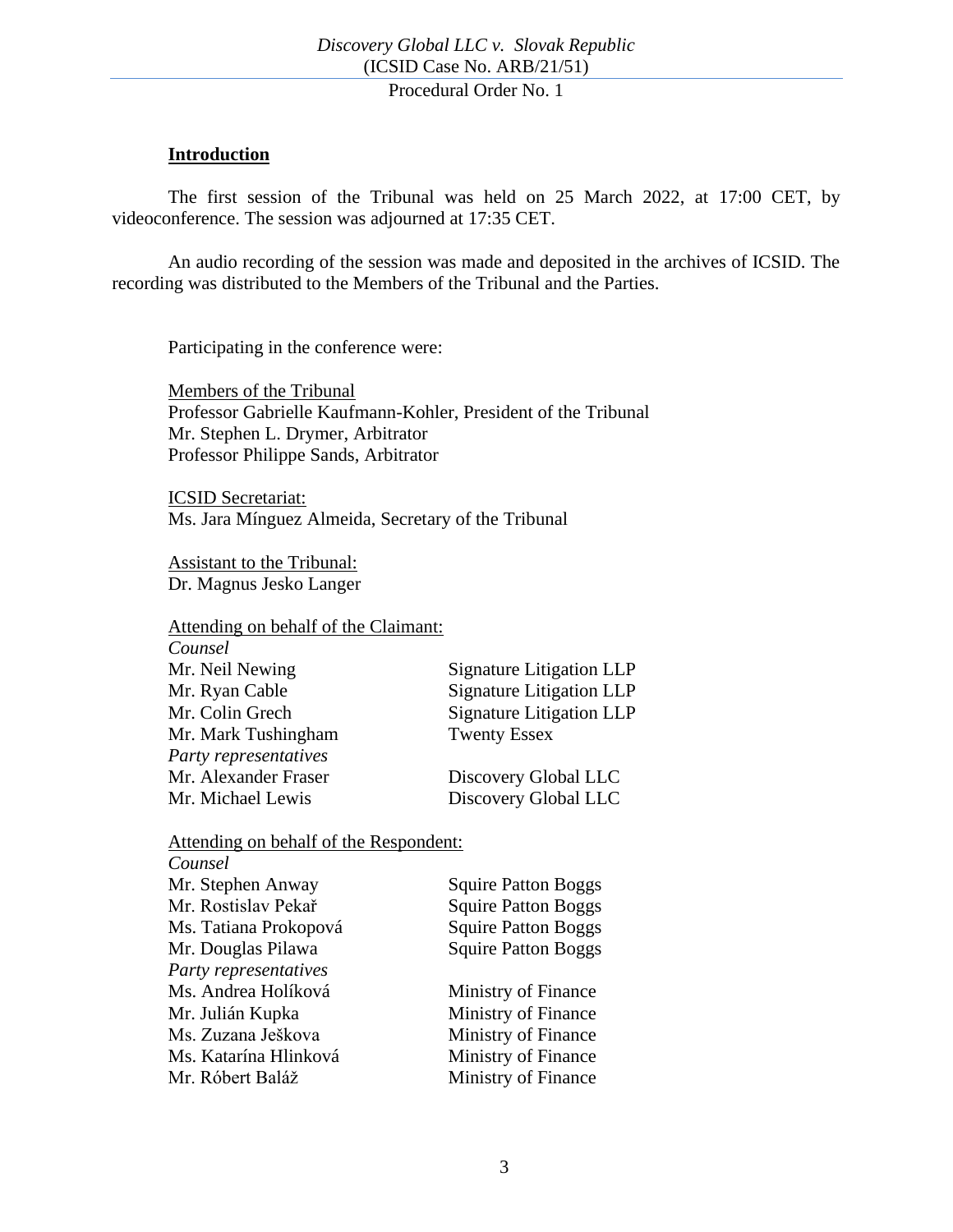The Tribunal and the Parties considered the following:

- The Draft Procedural Order circulated by the Tribunal Secretary on 23 February 2022; and
- The Parties' comments on the Draft Procedural Order received on 17 and 24 March 2022, indicating the items on which they agreed and their respective positions regarding the items on which they did not agree.

Following the session, the Tribunal now issues the present Order:

## **Order**

Pursuant to ICSID Arbitration Rules 19 and 20, this first Procedural Order sets out the Procedural Rules that govern this arbitration.

- <span id="page-3-0"></span>1. Applicable Arbitration Rules *Convention Article 44*
	- 1.1. These proceedings are conducted in accordance with the ICSID Arbitration Rules in force as of 10 April 2006.

#### <span id="page-3-1"></span>2. Constitution of the Tribunal and Tribunal Members' Declarations *Arbitration Rule 6*

- 2.1. The Tribunal was constituted on 31 January 2022 in accordance with the ICSID Convention and the ICSID Arbitration Rules. The Parties confirmed that the Tribunal was properly constituted and that no Party has any objection to the appointment of any Member of the Tribunal.
- 2.2. The Members of the Tribunal timely submitted their signed declarations in accordance with ICSID Arbitration Rule 6(2). Copies of these declarations were distributed to the Parties by the ICSID Secretariat on 31 January 2022.
- 2.3. The Members of the Tribunal confirmed that they have sufficient availability during the next 24 months to dedicate to this case.
- <span id="page-3-2"></span>3. Fees and Expenses of Tribunal Members *Convention Article 60; Administrative and Financial Regulation 14; ICSID Schedule of Fees*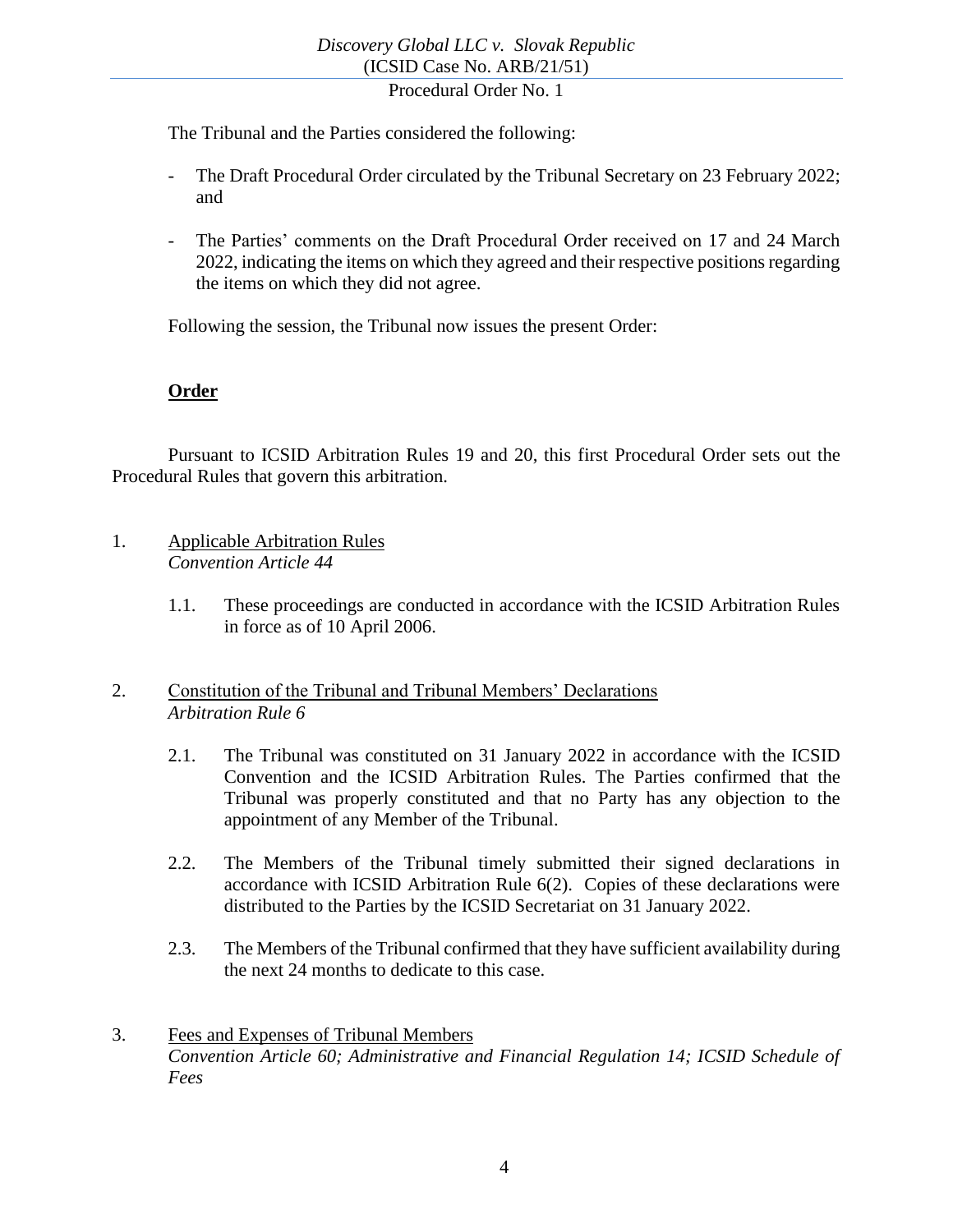- 3.1. The fees and expenses of each Tribunal Member shall be determined and paid in accordance with the ICSID Schedule of Fees and the Memorandum on Fees and Expenses of ICSID Arbitrators in force at the time the fees and expenses are incurred.
- 3.2. Under the current Schedule of Fees, each Tribunal Member receives:
	- 3.2.1. US\$3,000 for each day of meetings or each eight hours of other work performed in connection with the proceedings or *pro rata*; and
	- 3.2.2. subsistence allowances, reimbursement of travel, and other expenses pursuant to ICSID Administrative and Financial Regulation 14.
- 3.3. Each Tribunal Member shall submit his/her claims for fees and expenses to the ICSID Secretariat on a quarterly basis.
- 3.4. Non-refundable expenses incurred in connection with a hearing as a result of a postponement or cancellation of the hearing shall be reimbursed.

## <span id="page-4-0"></span>4. Presence and Quorum *Arbitration Rules 14(2) and 20(1)(a)*

4.1. The presence of all Members of the Tribunal constitutes a quorum for its sittings, including by any appropriate means of communication.

#### <span id="page-4-1"></span>5. Rulings of the Tribunal *Convention Article 48(1); Arbitration Rules 16, 19 and 20*

- 5.1. Decisions of the Tribunal shall be taken by a majority of the Members of the Tribunal.
- 5.2. ICSID Arbitration Rule 16(2) applies to decisions taken by correspondence except that where the matter is urgent, the President may decide procedural matters without consulting the other Members, subject to possible reconsideration of such decision by the full Tribunal.
- 5.3. The Tribunal will draft all rulings, including the award, within a reasonable time period. If a ruling has not been issued within three months after the final submission on a particular matter, the Tribunal will provide the Parties with regular status updates.
- 5.4. The President is authorized to issue Procedural Orders on behalf of the Tribunal.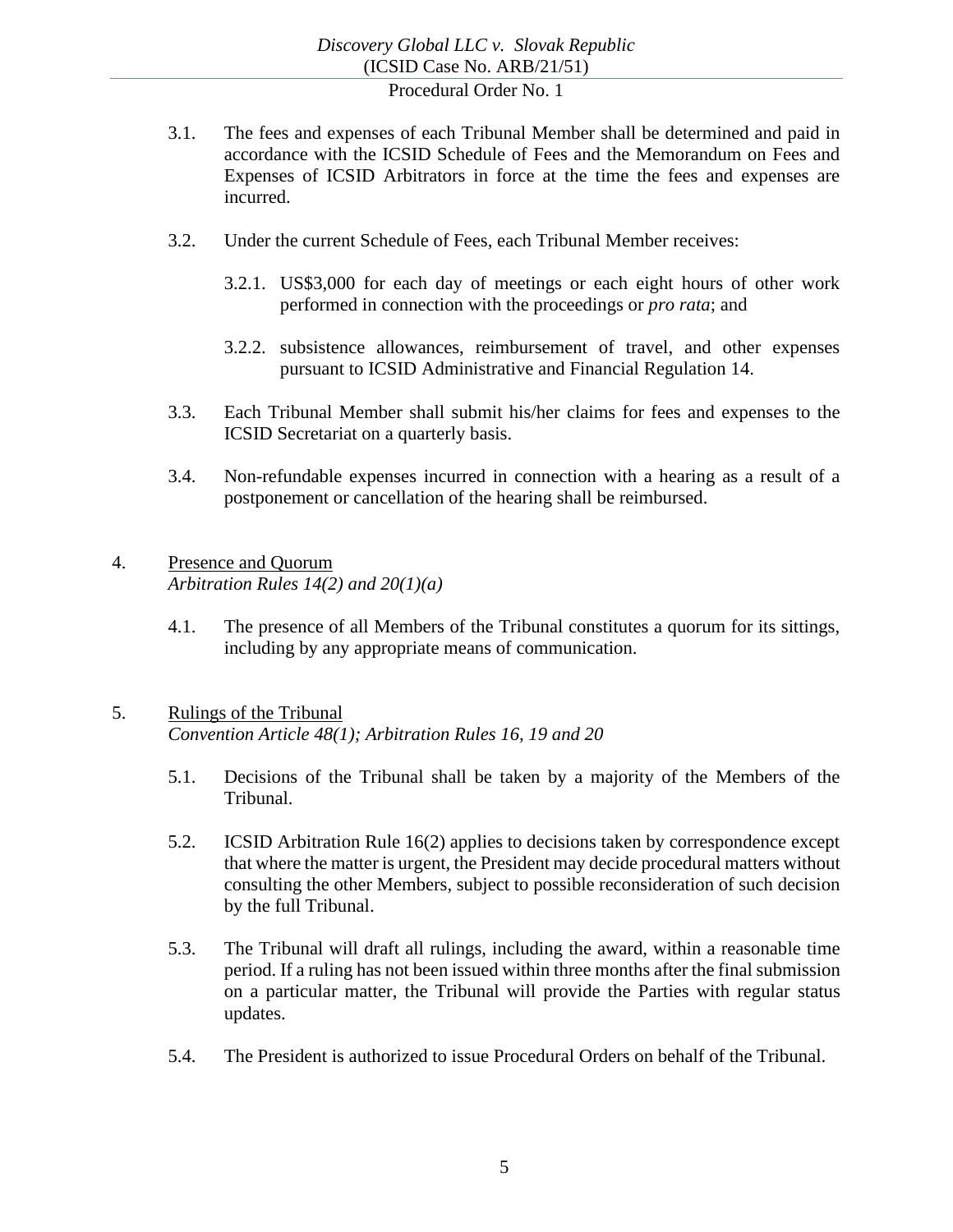- 5.5. The Tribunal's rulings on procedural matters may be communicated to the Parties by the Tribunal Secretary electronically in the form of a letter or email.
- 5.6. Any ruling of the Tribunal, including the certified copy of the award, will be dispatched electronically to the Parties.

#### <span id="page-5-0"></span>6. Power to Fix Time Limits *Arbitration Rule 26(1)*

- 6.1. The President may fix and extend time limits for the completion of the various steps in the proceeding as necessary or appropriate.
- 6.2. In exercising this power, the President shall consult with the other Members of the Tribunal. If the matter is urgent, the President may fix or extend time limits without consulting the other Members, subject to possible reconsideration of such decision by the full Tribunal.
- 6.3. Short extensions of time may be agreed between the Parties as long as (i) they do not materially affect the overall schedule of the procedure as set out in Annex B and (ii) the Tribunal is informed before the original limit to be extended has lapsed.

# <span id="page-5-1"></span>7. Secretary of the Tribunal *Administrative and Financial Regulation 25*

- 7.1. The Tribunal Secretary is Ms. Jara Mínguez Almeida, Legal Counsel, ICSID, or such other person as ICSID may notify the Tribunal and the Parties from time to time.
- 7.2. To send copies of communications by email, mail, and courier/parcel deliveries to the ICSID Secretariat, the contact details are:

Ms. Jara Mínguez Almeida ICSID MSN C3-300 1818 H Street, N.W. Washington, D.C. 20433 USA Tel.:  $+ 1 (202) 458 - 0831$  $Fax: + 1 (202) 522-2615$ Email: [jminguez@worldbank.org](mailto:jminguez@worldbank.org) Paralegal name: Ana Cecilia Chamorro Paralegal email: [achamorro@worldbank.org](mailto:achamorro@worldbank.org)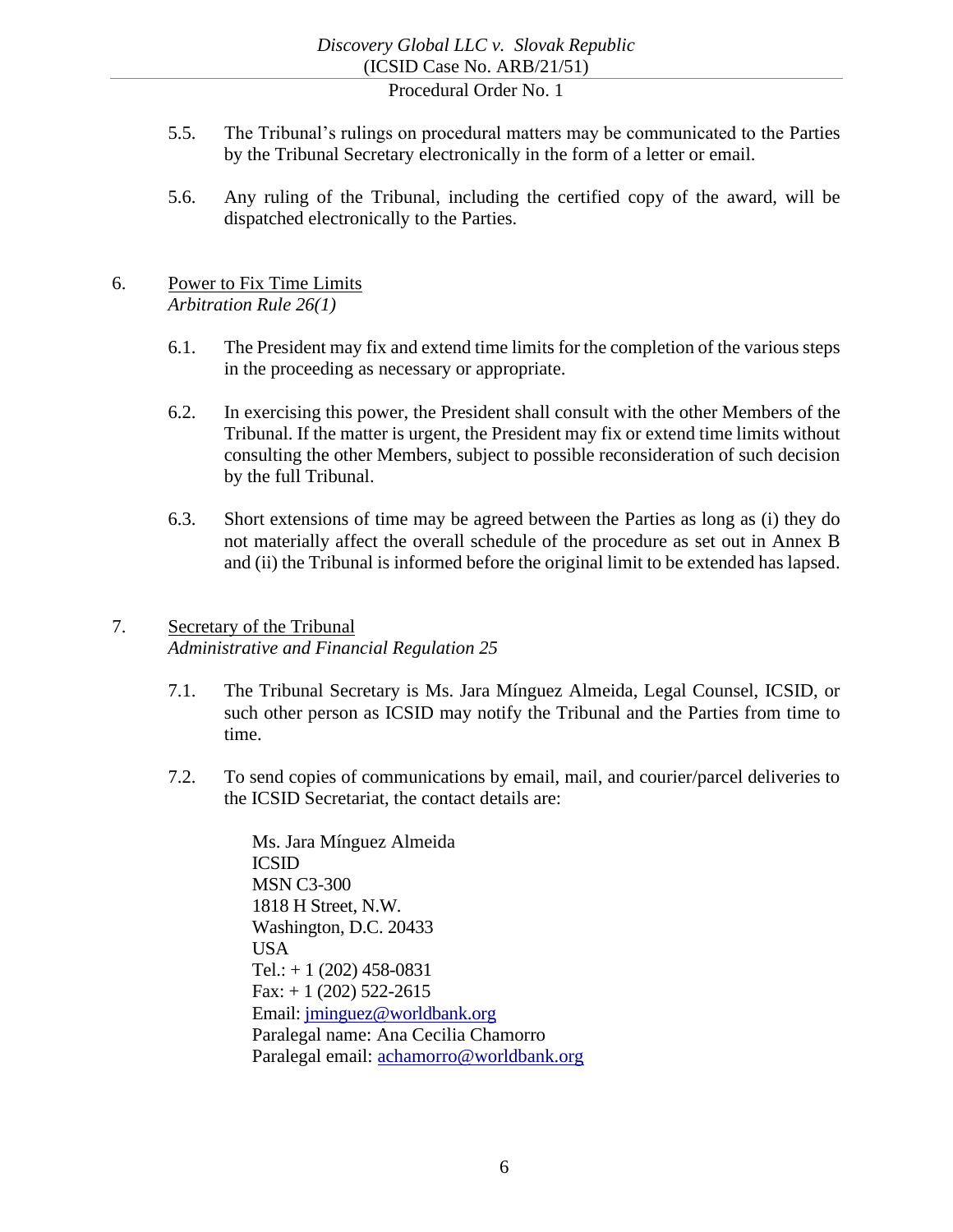<span id="page-6-1"></span>7.3. For local messenger deliveries, the contact details are:

Ms. Jara Mínguez Almeida ICSID 1225 Connecticut Ave. N.W. (World Bank C Building) 3rd Floor Washington, D.C. 20036 USA Tel. 202-458-1534

- <span id="page-6-0"></span>8. Appointment of a Tribunal Assistant
	- 8.1. By letter of 23 February 2022, the ICSID Secretariat, acting on instructions of the President of the Tribunal, noted that it would assist the overall cost and time efficiency of the proceedings if the Tribunal had an Assistant. In the same letter it was proposed that Dr. Magnus Jesko Langer of Lévy Kaufmann-Kohler be appointed as Assistant to the Tribunal. Dr. Langer's *curriculum vitae* and a disclosure were distributed to the Parties on that same date.
	- 8.2. The Secretariat's letter also set out the tasks which may be assigned to the Assistant and noted that the Assistant was subject to the same confidentiality obligations as the Members of the Tribunal. Dr. Langer has signed a declaration to that effect, which was distributed to the Parties by the ICSID Secretariat on 23 February 2022.
	- 8.3. The Parties agree to the appointment of Dr. Langer as Assistant to the Tribunal and that he will receive US\$ 280 for each hour of work performed in connection with the case or pro rata. Dr. Langer will also receive subsistence allowances and be reimbursed for his travel and other expenses in the limits prescribed by ICSID Administrative and Financial Regulation 14.
	- 8.4. The contact information of the Assistant is as follows:

Dr. Magnus Jesko Langer Lévy Kaufmann-Kohler 3-5 rue du Conseil-Général, 1205 Geneva Switzerland Email: magnusjesko.langer@lk-k.com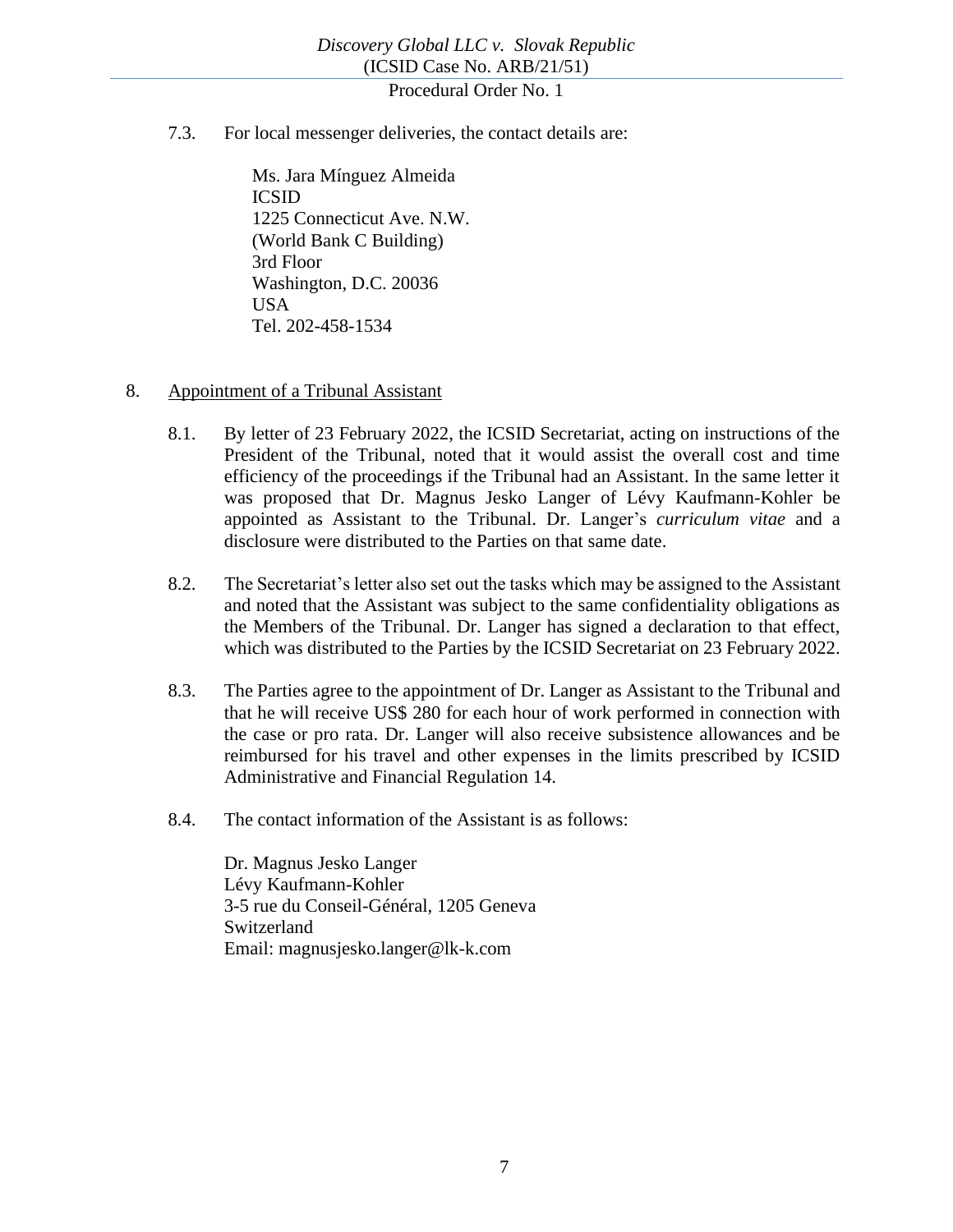#### <span id="page-7-0"></span>9. Representation of the Parties *Arbitration Rule 18*

<span id="page-7-2"></span>9.1. Each Party shall be represented by its counsel (below) and may designate additional agents, counsel, or advocates by notifying the Tribunal and the Tribunal Secretary promptly of such designation.

#### For Claimant

For Respondent

Mr. Elliott Phillips Mr. Neil Newing Mr. Ryan Cable Mr. Colin Grech Signature Litigation LLP 138 Fetter Lane London EC4A 1BT United Kingdom Tel. +44 20 3818 3500 Email: [Colin.Grech@signaturelitigation.com;](mailto:Colin.Grech@signaturelitigation.com) [Neil.Newing@signaturelitigation.com;](mailto:Neil.Newing@signaturelitigation.com) [Ryan.Cable@signaturelitigation.com;](mailto:Ryan.Cable@signaturelitigation.com) [Elliott.Phillips@signaturelitigation.com](mailto:Elliott.Phillips@signaturelitigation.com)

Mr. Mark Tushingham Twenty Essex London WC2R 3AL United Kingdom Tel. +44 20 7842 1200 Email: [mtushingham@twentyessex.com](mailto:mtushingham@twentyessex.com) Ms. Andrea Holíková Department of Specific Legal Relations National Reporting Section Ministry of Finance of the Slovak Republic Štefanovičova 5 P.O. Box 82, 817 82 Bratislava 15 Slovak Republic Email: [andrea.holikova@mfsr.sk;](mailto:andrea.holikova@mfsr.sk) [arbitration@mfsr.sk](mailto:arbitration@mfsr.sk)

Mr. Stephen Anway Mr. Rostislav Pekař Mr. David Alexander Ms. Tatiana Prokopová Mr. Mark Stadnyk Ms. Eva Cibulková Mr. Douglas Pilawa Mr. Jakub Kamenický Squire Patton Boggs (US) LLP 1211 Avenue of the Americas New York, NY 10036 United States of America Tel. + 1 212 407 0146

#### **Group Email**:

[DiscoverySK@squirepb.com](mailto:DiscoverySK@squirepb.com)

<span id="page-7-1"></span>10. Advance Payments to ICSID and Third Party Funding *Convention Article 61(2); Administrative and Financial Regulation 14; Arbitration Rule 28*

10.1. The Parties shall cover the direct costs of the proceeding in equal parts, without prejudice to the final decision of the Tribunal as to the allocation of costs.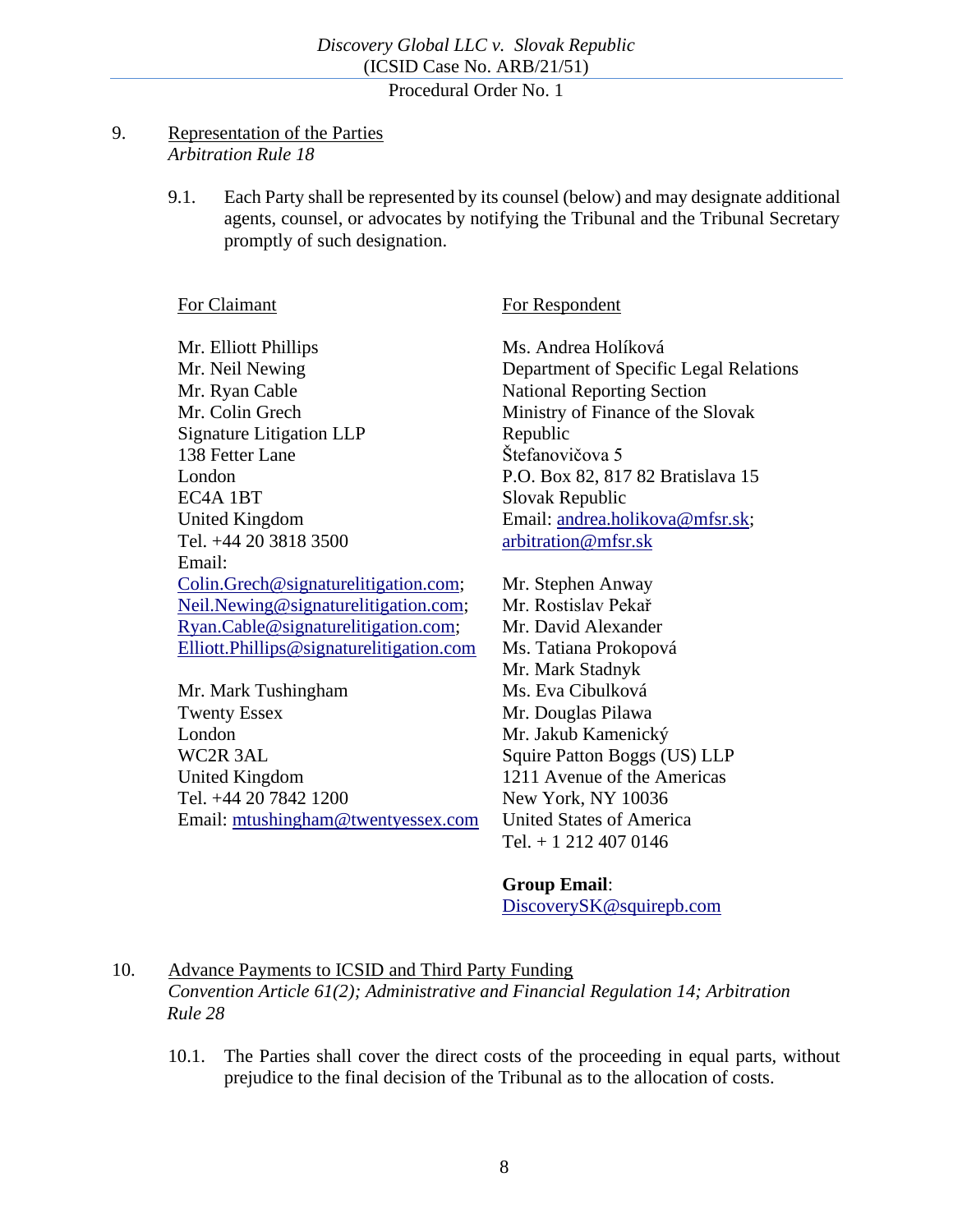- 10.2. By letter of 1 February 2022, ICSID requested that each Party pay US\$150,000.00 to cover the initial costs of the proceeding. ICSID received the Claimant's payment on 24 February 2022 and the Respondent's payment on 7 March 2022.
- 10.3. ICSID shall request further advances as needed. Such requests shall be accompanied by a detailed interim statement of account.
- 10.4. Each Party shall either (i) declare that itself or its counsel do not benefit from the provision of funds or other material support for the pursuit or defense of its case in these proceedings, by a natural or juridical person that is not a party to the dispute nor a corporate affiliate of a Party ("third-party funder"), or (ii) disclose to the Centre, the Tribunal and the other Party, that it has third-party funding and identify the third-party funder. The Tribunal may seek such other information about the funding arrangements that it deems appropriate. For the purpose of this provision, the term "third-party funder" does not include shareholders, parent or affiliated entities.
- 10.5. Each Party shall have a continuing obligation to disclose any changes to the information referred to in the preceding paragraph, occurring after the initial disclosure, including termination of the third-party funding arrangement.

#### <span id="page-8-0"></span>11. Place of Proceeding

*Convention Articles 62 and 63; Administrative and Financial Regulation 26; Arbitration Rule 13(3)*

- 11.1. Washington D.C. shall be the place of the proceeding.
- 11.2. The Tribunal may hold in-person hearings at any other place that it considers appropriate after consultation with the Parties.
- 11.3. After consultation with the Parties, it may also determine that hearings will be conducted online through an appropriate videoconferencing platform. In such case, the Centre will conduct tests to ensure that all the participants have adequate connections, and the Tribunal will give the necessary directions.
- 11.4. The Tribunal members may deliberate at any place and by any appropriate means they consider convenient.
- <span id="page-8-1"></span>12. Procedural Language, Translation and Interpretation *Administrative and Financial Regulation 30(3) and (4); Arbitration Rules 20(1)(b) and 22*
	- 12.1. English is the procedural language of the arbitration.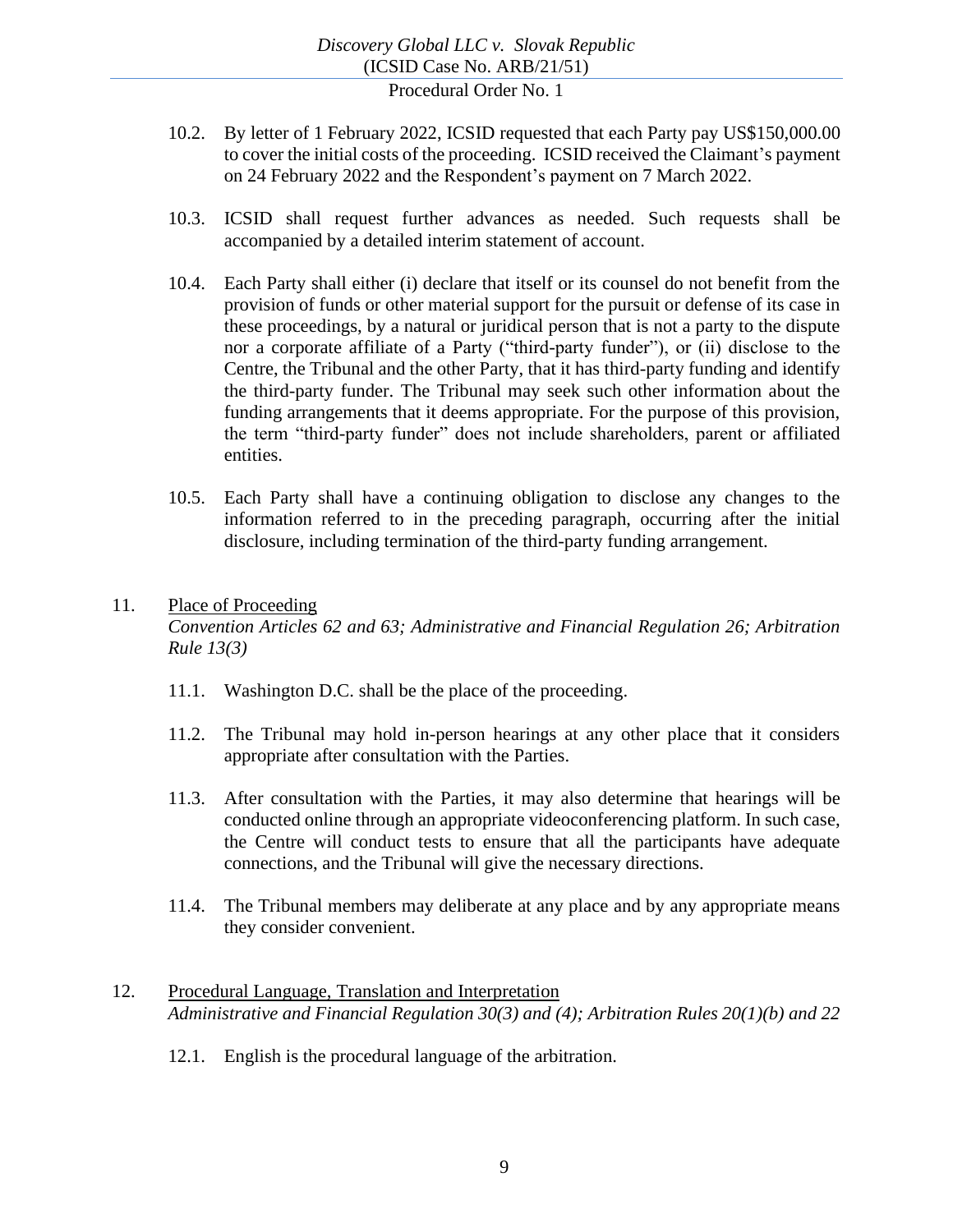- 12.2. Documents filed in any other language must be accompanied by a translation into English.
- 12.3. If the document is lengthy and relevant only in part, it is sufficient to translate only relevant parts, provided that the Tribunal may require a fuller or a complete translation at the request of any Party or on its own initiative. Upon determination from the Tribunal, either *proprio motu* or at the request of one Party, the author of any translation shall be identified by name and capacity and shall confirm that, to the best of his or her knowledge, the translation accurately reflects the contents of the original document. It shall not be improper for counsel to provide their own translations, provided that such circumstance is indicated.
- 12.4. Translations need not be certified unless there is a dispute as to the content of a translation provided and the Party disputing the translation specifically requests a certified version of the whole translation or of the relevant parts.
- 12.5. Documents exchanged between the Parties in a language other than English under § [16](#page-12-0) below (Production of Documents) need not be translated.
- 12.6. The testimony of a witness called for examination during the hearing who prefers to give evidence other than in the English language shall be interpreted, simultaneously if possible.
- 12.7. The Parties will notify the Tribunal, as soon as possible, and no later than at the pre-hearing organizational meeting (see § [20](#page-18-0) below), which witnesses or experts require interpretation.
- 12.8. The costs of the interpreter(s) will be paid from the advance payments made by the Parties, without prejudice to the decision of the Tribunal as to which Party shall ultimately bear those costs.

# <span id="page-9-0"></span>13. Routing of Communications *Administrative and Financial Regulation 24*

- 13.1. The ICSID Secretariat shall be the channel of written communications between the Parties and the Tribunal.
- 13.2. Each Party's written communications shall be transmitted by email or other electronic means to the opposing Party and to the Tribunal Secretary, who shall send them to the Tribunal and the Assistant.
- 13.3. Electronic versions of communications ordered by the Tribunal to be filed simultaneously shall be transmitted to the Tribunal Secretary only, who shall send them to the opposing Party, the Tribunal and the Assistant.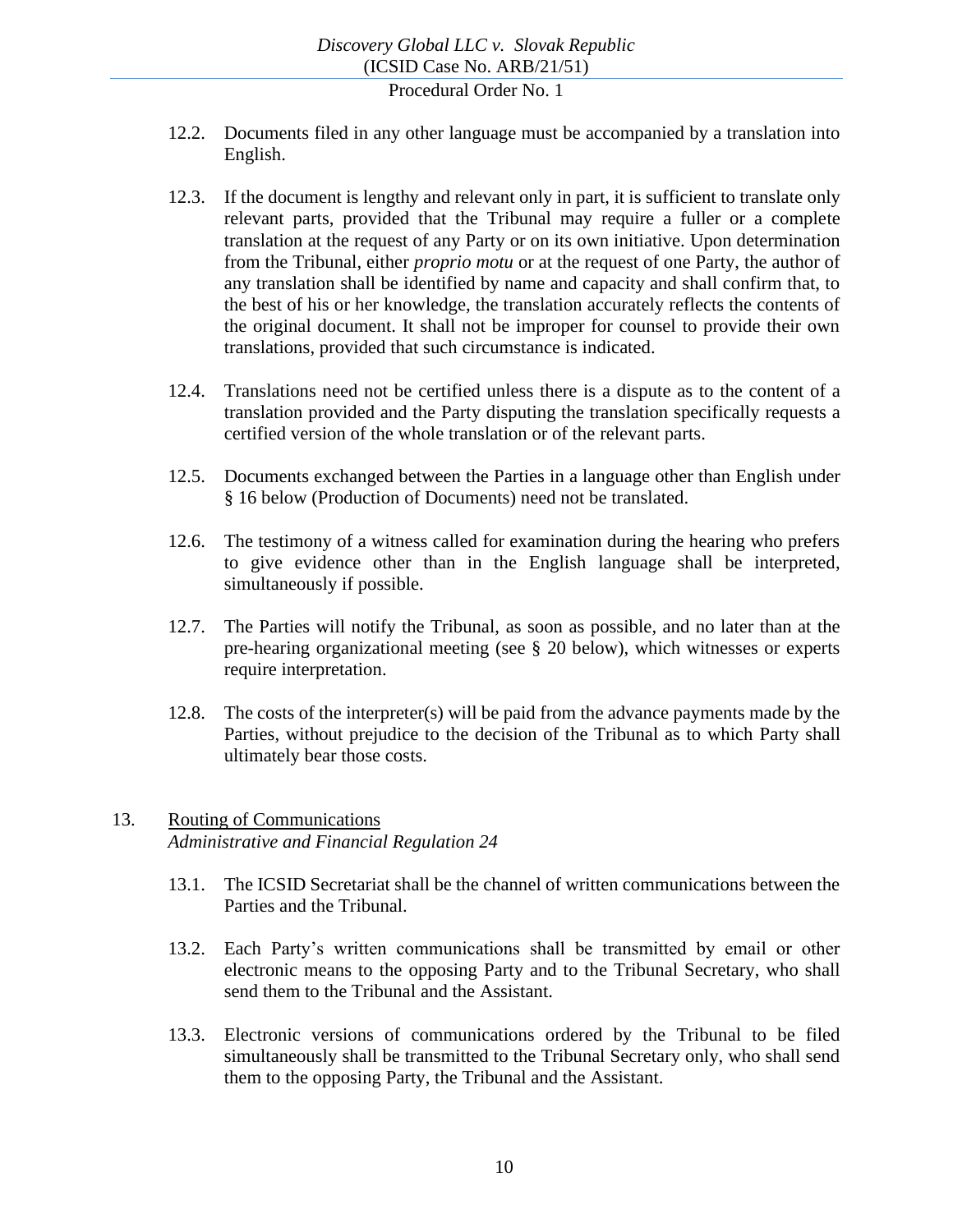13.4. The Tribunal Secretary shall not be copied on direct communications between the Parties when such communications are not intended to be transmitted to the Tribunal.

## <span id="page-10-0"></span>14. Number of Copies and Method of Filing of Parties' Pleadings *Administrative and Financial Regulation 30; Arbitration Rules 20(1)(d) and 23*

- 14.1. By the relevant filing date, the Parties shall:
	- 14.1.1. submit by email to the Tribunal Secretary and the opposing Party an electronic version of the pleading with witness statements and expert reports; and
	- 14.1.2. within five business days of the filing, upload the pleading with all of the supporting documentation and updated index to the file sharing platform that will be created by ICSID for the purposes of this case, except that English translations of documents exhibited to a party's pleadings in an original language other than English may be uploaded within ten business days of the filing. $1$
- 14.2. Electronic files of pleadings, witness statements, expert reports, exhibits and legal authorities shall be text searchable and unsecured/editable (i.e., OCR PDF or Word).
- 14.3. All pleadings shall be accompanied by a cumulative index hyperlinked to all the supporting documentation that the Party has submitted up to the date of the pleading. The index shall indicate the document number and the pleading with which it was submitted. (Please follow the naming conventions contained in **Annex A**).
- 14.4. At the conclusion of the written phase of the proceeding, on a date to be determined by the Tribunal, or at any other time the Tribunal or the Secretariat so requests, the parties shall courier to the ICSID Secretariat at the address indicated at § [9.1](#page-7-2) or [7.3](#page-6-1) above and to each Member of the Tribunal at the addresses indicated at § [14.5](#page-10-1) below a USB drive containing an electronic copy of the entire case file (including pleadings, witness statements, expert reports, exhibits, legal authorities and Tribunal decisions and orders to date) with a consolidated hyperlinked index of all documents.
- 14.5. The addresses of the Tribunal Members are as follows:

<span id="page-10-1"></span>

| Prof. Gabrielle Kaufmann-Kohler | Mr. Stephen L. Drymer, | Professor Philippe Sands |
|---------------------------------|------------------------|--------------------------|
| Lévy   Kaufmann-Kohler          | Woods LLP              | <b>Matrix Chambers</b>   |

<sup>&</sup>lt;sup>1</sup> Please note that the World Bank server does not accept emails larger than 25 MB.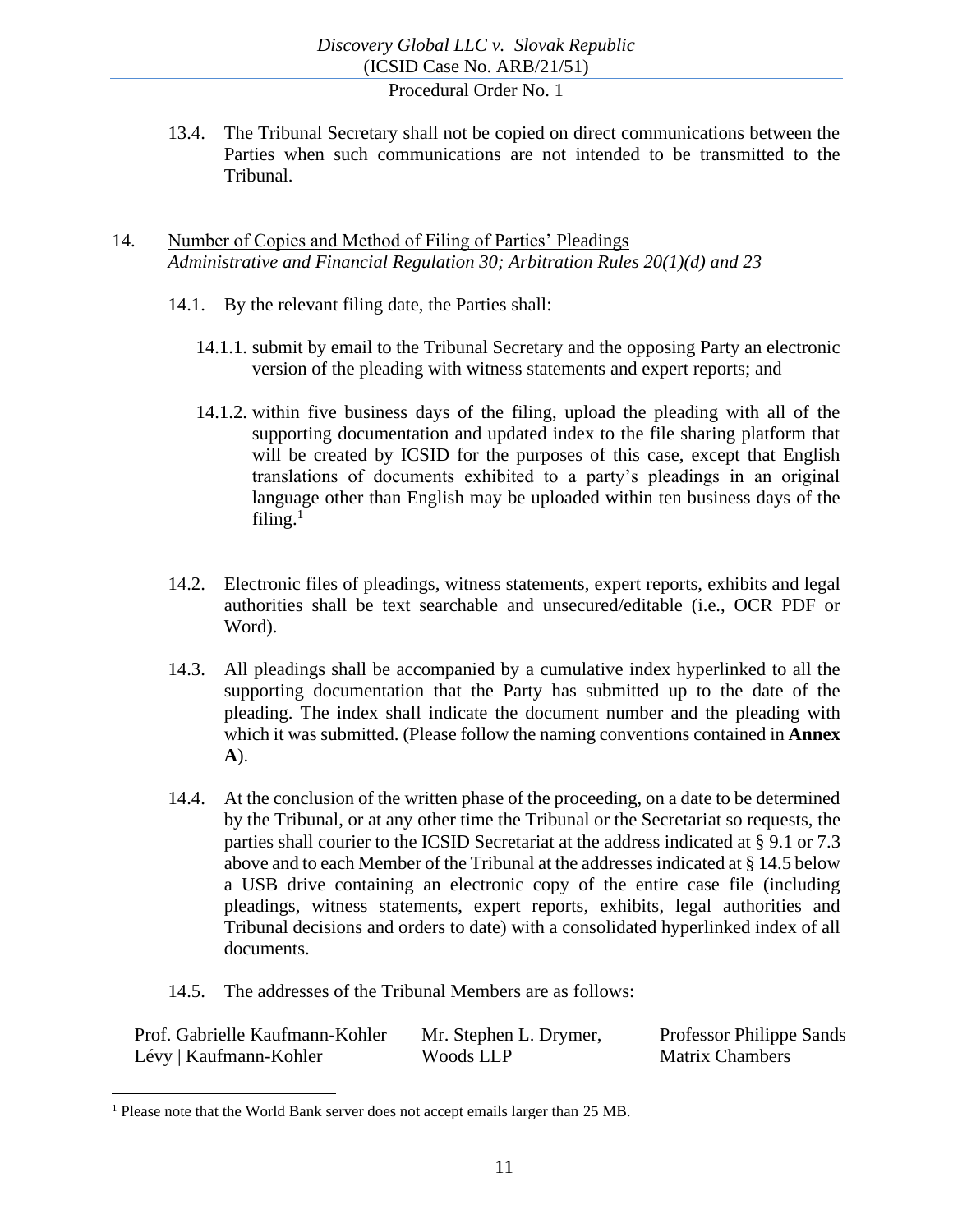| 3-5, rue du Conseil-Général | 2000, McGill College     | Grays Inn        |
|-----------------------------|--------------------------|------------------|
| P.O. Box 552                | Bureau 1700              | London WC1 R 5LN |
| CH-1211 Geneva 4            | Montreal, Quebec H3A 3H3 | United Kingdom   |
| Switzerland                 | Canada                   |                  |

- 14.6. The official date of receipt of a pleading or communication shall be the day on which the electronic file is sent to the Tribunal Secretary by email.
- 14.7. A filing shall be deemed timely if sent by a Party by midnight, Washington, D.C. time, on the relevant date.

## <span id="page-11-0"></span>15. Number and Sequence of Pleadings *Arbitration Rules 20(1)(c), 20(1)(e), 29 and 31*

- 15.1. The arbitration shall proceed in accordance with the Procedural Timetable attached hereto as Annex B, except if the Tribunal, upon a showing of good cause by either Party or on its own initiative, decides to amend the timetable.
- <span id="page-11-1"></span>15.2. In the first exchange of submissions on a given matter (in principle Memorial and Counter-Memorial), the Parties shall set forth all the facts and legal arguments and submit all the documentary and written witness and expert evidence on which they intend to rely in support of their respective cases. Allegations of fact and legal arguments shall be presented in a detailed, specified and comprehensive manner, and shall respond to all allegations of fact and legal arguments made by the other Party.
- <span id="page-11-2"></span>15.3. In their second exchange of submissions (in principle Reply and Rejoinder), if any, the Parties shall limit themselves to responding to fact allegations, legal arguments, and evidence put forward by the other Party in its preceding submission, subject to facts and documents resulting from the document production phase or new facts arisen after the filing Party's last submission.
- 15.4. Following each factual allegation, the Parties shall, whenever possible, identify the evidence adduced or to be adduced in support of that allegation. Following each legal argument, the Parties shall, whenever possible, identify the legal authority adduced or to be adduced in support of that argument.
- 15.5. All written submissions shall be divided into consecutively numbered paragraphs.
- 15.6. The Parties shall include in their submissions a list of abbreviations. Each Party shall strive to use the same abbreviations as the other Party and the Parties shall update their list of abbreviations in subsequent submissions.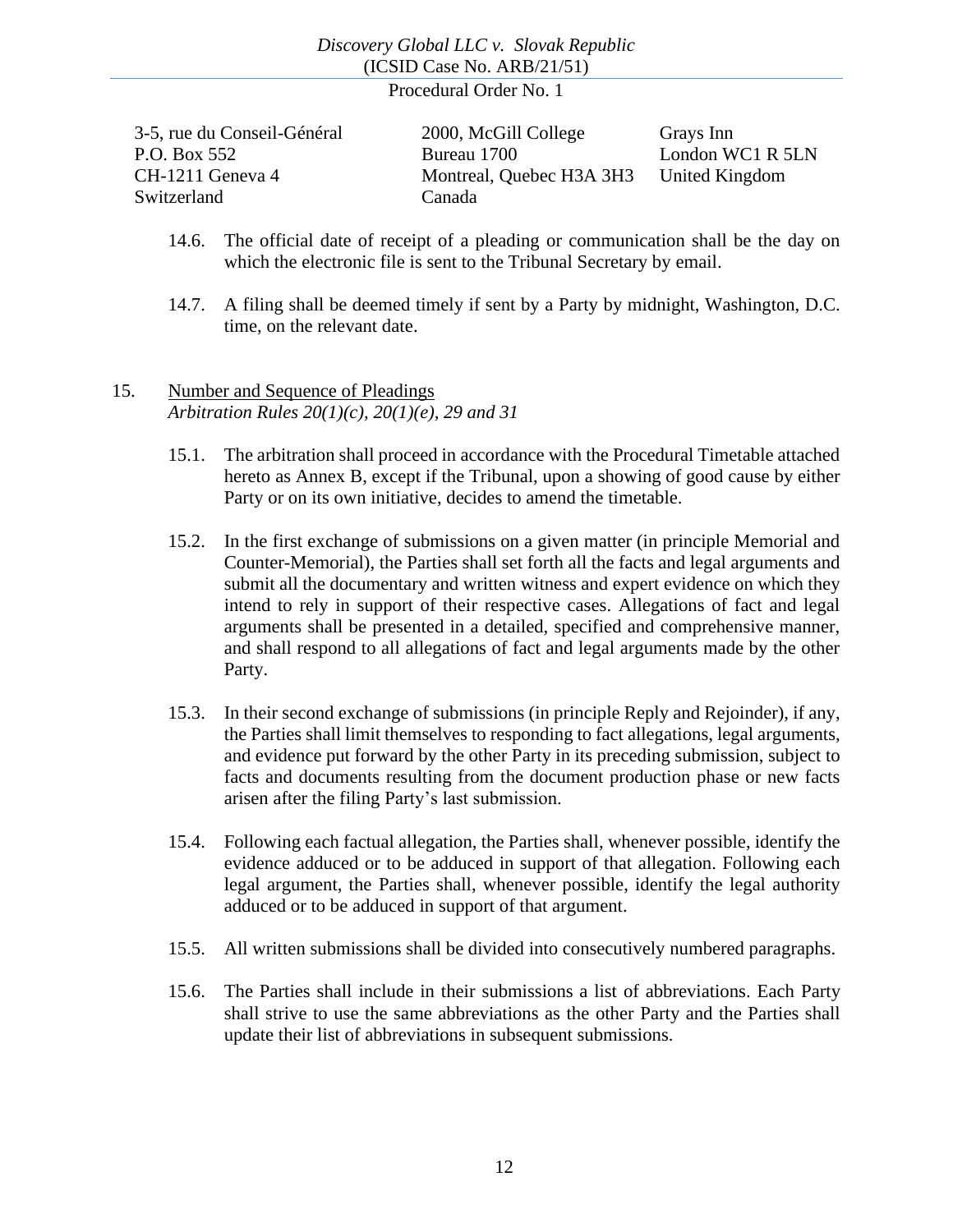#### <span id="page-12-0"></span>16. Production of Documents

*Convention Article 43(a); Arbitration Rules 24 and 33-36*

- 16.1. The Tribunal shall be guided by Articles 3 and 9 of the 2010 IBA Rules on the Taking of Evidence in International Arbitration.
- <span id="page-12-1"></span>16.2. Within the time limit set in Annex B, each Party may request from the other Party the production of documents or categories of documents within the other Party's possession, custody or control. Such a request for production shall identify each document or narrow category of documents sought with precision, in the form of a Redfern Schedule as attached in Annex C hereto, in both Word and .pdf format, specifying why the document sought is relevant to the dispute and material to the outcome of the case. Such a request shall not be copied to the Tribunal, the Secretary of the Tribunal or the Assistant.
- 16.3. Within the time limit set forth in Annex B, the other Party shall either produce the requested documents or, using the Redfern Schedule provided by the first Party, submit its reasons for its failure or refusal to produce responsive documents (objections).
- <span id="page-12-2"></span>16.4. Within the time limit set forth in Annex B, the requesting Party may seek an order for the production of the documents requested sought and not produced, in which case it shall reply to the other Party's objections in that same Redfern Schedule. At the same time, it shall submit the Word and .pdf copies of the Redfern Schedule to the Tribunal.
- 16.5. The Parties shall make no submissions in respect of the steps set out in §§ [16.2](#page-12-1) to [16.4](#page-12-2) above other than those incorporated in the Redfern Schedules.
- 16.6. On or around the date set forth in Annex B, the Arbitral Tribunal will, at its discretion, rule upon the production of the documents or categories of documents having regard to the legitimate interests of the Parties and all the relevant circumstances, including applicable privileges and if appropriate the burden of proof.
- 16.7. Documents which the Tribunal orders to be produced shall be communicated directly to the requesting Party without copying the Arbitral Tribunal. Documents so communicated shall not be considered to be on record unless and until the requesting Party subsequently files them as exhibits in accordance with § 17 below.
- 16.8. In addition, the Arbitral Tribunal may order a Party to produce documents on its own initiative at any time. In that case, the documents shall be submitted to the other Party and to the Arbitral Tribunal in accordance with § 17 below and shall be considered to be on record.
- 16.9. If a Party fails to produce documents ordered by the Tribunal, the Tribunal may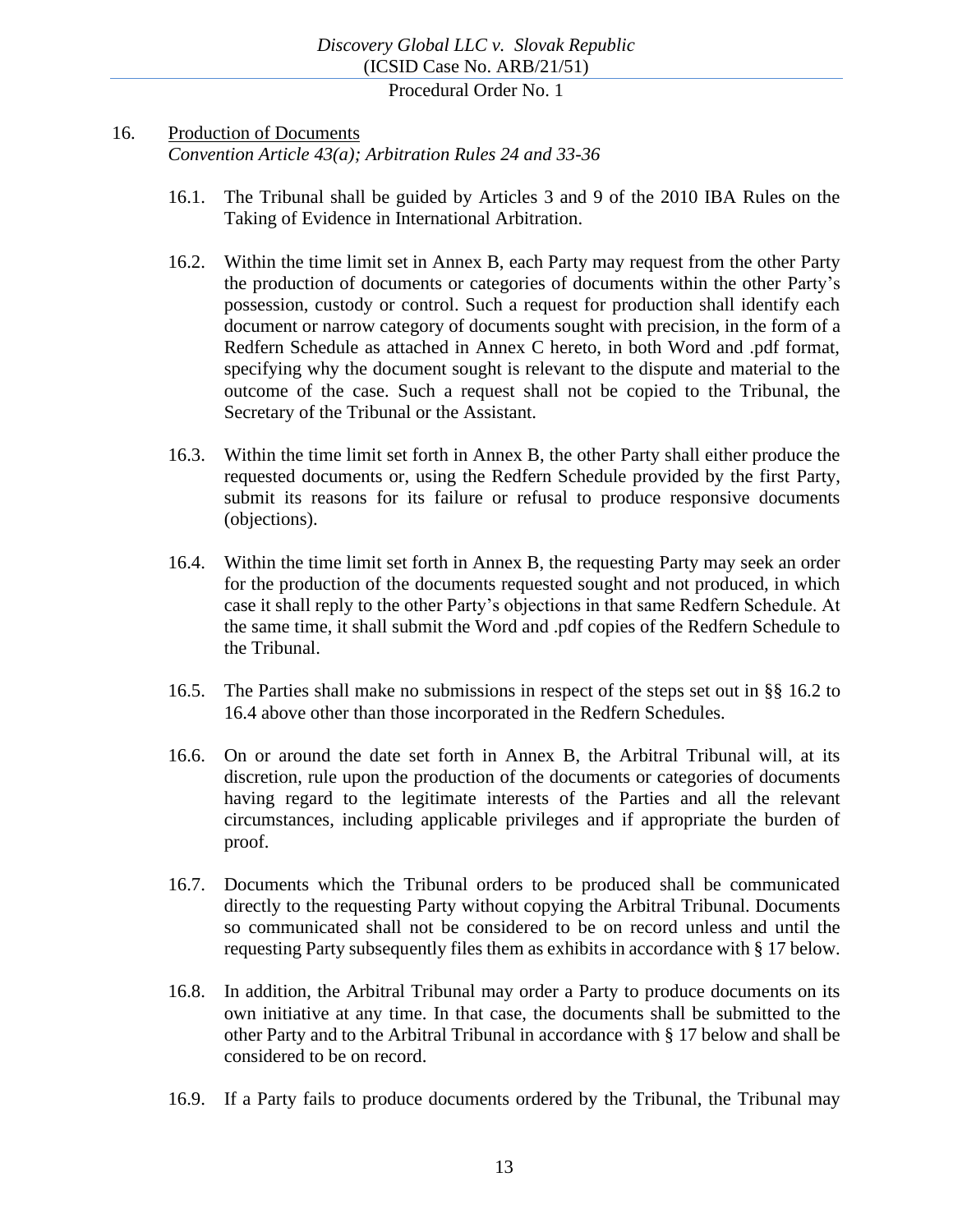deem, in light of all circumstances including the reasons advanced by a Party to explain its inability to produce any given document, that the document is adverse to the interests of that Party.

## <span id="page-13-0"></span>17. Submission of Documents *Convention Article 44; Administrative and Financial Regulation 30; Arbitration Rule 24*

- 17.1. Documents, including exhibits and legal authorities, shall be submitted together with the memorial or written submission that refers to them in conformity with §§ [15.2](#page-11-1) and [15.3](#page-11-2) above.
- 17.2. Neither Party shall be permitted to submit additional or responsive documents after the filing of its respective last written submission, unless the Tribunal determines that special circumstances exist based on a reasoned written request followed by observations from the other Party.
	- 17.2.1. Should a Party request leave to file additional or responsive documents, it may not annex the documents that it seeks to file to its request.
	- 17.2.2. If the Tribunal grants such request, the Tribunal shall ensure that the other Party is afforded sufficient opportunity to make its observations concerning such a document.
- 17.3. The Tribunal may call upon the Parties to produce documents or other evidence in accordance with ICSID Arbitration Rule 34(2).
- 17.4. The documents shall be submitted in the following form:
	- 17.4.1. The number of each Exhibit containing a document produced by the Claimant shall be preceded by the letter "C-" for factual exhibits and "CL-" for legal exhibits containing authorities etc. The number for each Exhibit containing a document produced by the Respondent shall be preceded by the letter "R-" for factual exhibits and "RL-" for legal exhibits containing authorities etc.
	- 17.4.2. Factual and legal exhibits shall be numbered consecutively throughout these proceedings, commencing with "C-0001" and "R-0001," and "CL-001" and "RL-001" respectively. The number of the exhibit or legal authority shall appear on the first page of the document and shall be incorporated into the file name in accordance with § [17.4.4.](#page-14-1)
	- 17.4.3. A Party may produce several documents relating to the same subject matter within one exhibit, numbering each page of such exhibit separately and consecutively.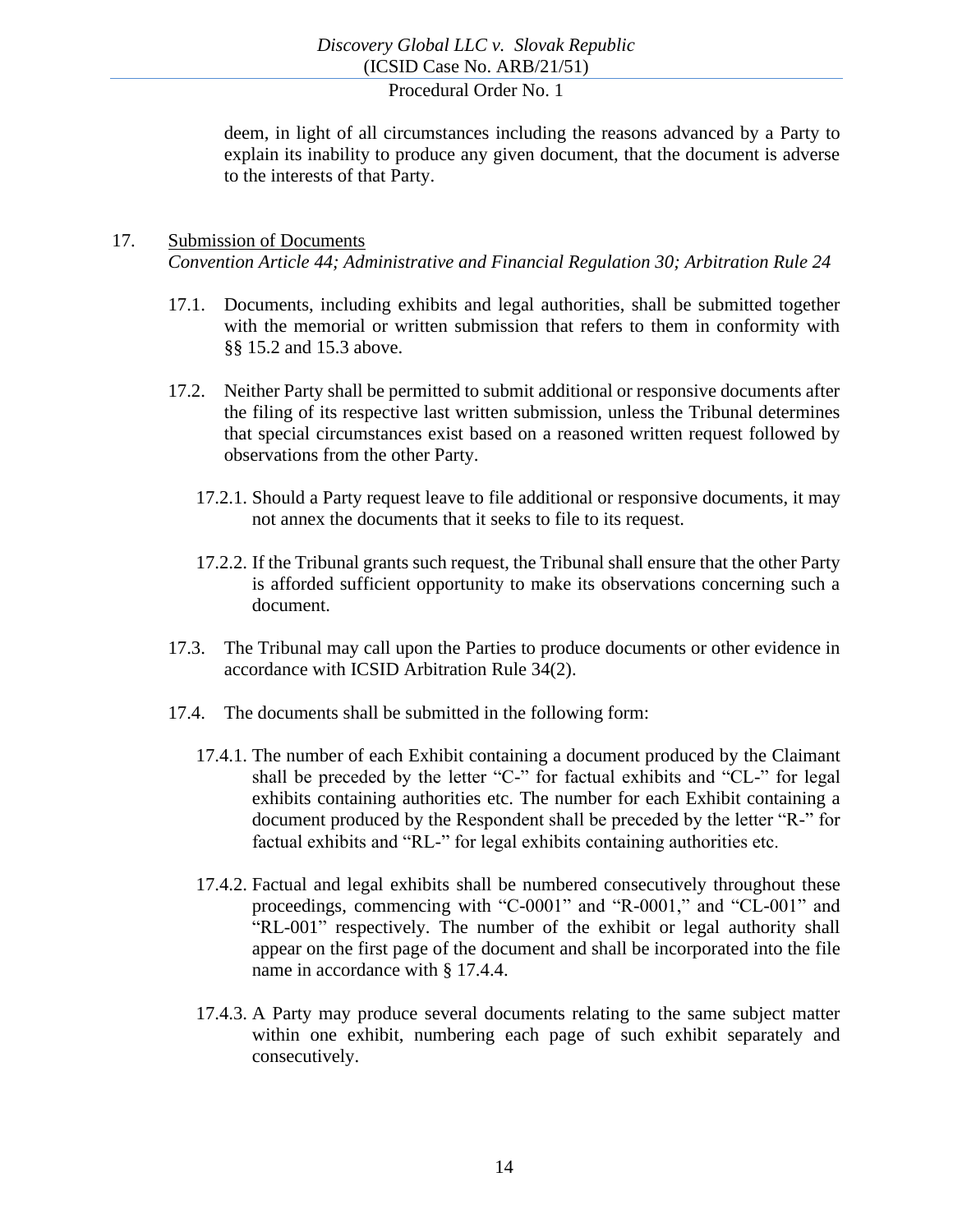- <span id="page-14-1"></span>17.4.4. Electronic files and the accompanying indexes shall follow the naming conventions contained in **Annex A**.
- 17.5. Copies of documentary evidence shall be assumed to be authentic unless specifically objected to by a Party, in which case the Tribunal will determine whether authentication is necessary.
- 17.6. The Parties shall file all documents only once by submitting them with their pleadings. Documents need not be resubmitted with witness statements even if referred to in such statements.
- 17.7. Demonstrative exhibits (such as charts, tabulations, etc. compiling evidence that is in the record but not in that form) may be used at any hearing, provided they contain no new evidence and each demonstrative exhibit indicates the number of the exhibit(s) from which it is derived. Each Party shall number its demonstrative exhibits consecutively and provide them in electronic form to the other Party, the Tribunal Members, the Assistant, the Tribunal Secretary, the court reporter(s) and interpreter(s)(i) in advance of the hearing in case of demonstrative exhibits used in opening argument and (ii) during the hearing in case of demonstrative exhibits used for expert presentations (in both cases, at a time to be specified in the pre-hearing procedural order).
- 17.8. Each Party may use a PowerPoint presentation in support of its opening statement, provided it contains no new evidence. The Powerpoint presentation must be provided in electronic form to the participants listed in § 17.7 at the beginning of the oral argument, with the exception of slides that contain demonstrative exhibits, which must be provided as specified in § 17.7.

#### <span id="page-14-0"></span>18. Witnesses

*Convention Article 43(a); Arbitration Rules 24, 35 and 36*

- 18.1. Any person may present evidence as a witness, including a Party or a Party's officer, employee, or other representative.
- 18.2. For each witness, a written, signed and dated witness statement, which shall stand as direct testimony, shall be submitted to the Arbitral Tribunal, unless a person refuses or is unable to provide such a statement. A person who has not submitted a written witness statement may provide testimony to the Tribunal only in exceptional circumstances and upon a showing of good cause; if these conditions are met, the other Party shall be given an appropriate opportunity to respond to such testimony.
- 18.3. Each witness statement shall state the witness's name, date of birth, and involvement in the case.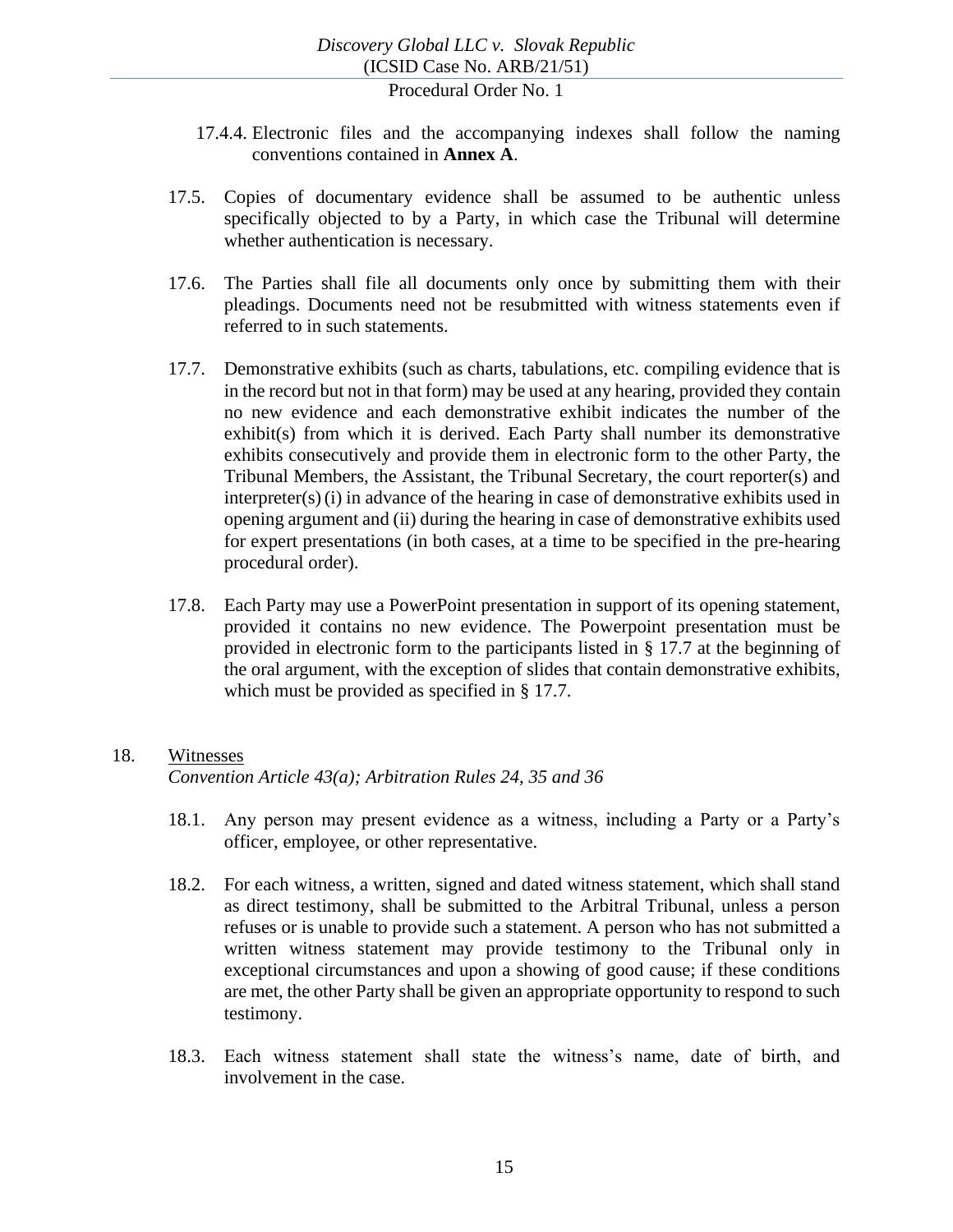- 18.4. Witness statements shall be submitted in English or with a translation into English.
- 18.5. In accordance with §§ [15.2](#page-11-1) and [15.3](#page-11-2) above, each Party will submit its witness statements together with its written submissions. In the event that a Party does not file a witness statement with its written submission, it shall indicate when filing the submission the reasons for which a statement cannot be filed for a particular witness. When considering whether to admit any witness statement presented after the filing of the Party's written submission, the Tribunal shall take into account whether there were exceptional circumstances which prevented the production of the statement together with the written submission. The witness statements shall be numbered independently from other documents and properly identified. If a Party submits two witness statements by the same witness, the subsequent witness statement shall be identified as "Second".
- 18.6. It shall not be improper for counsel to meet witnesses and potential witnesses to establish the facts, prepare the witness statements and the examinations.
- 18.7. On the date provided in Annex B, each Party shall identify the witnesses and experts of its opponent whom it intends to cross-examine.
- 18.8. Each Party shall be responsible for summoning its own witnesses to the hearing, except when the other Party has waived cross-examination of a witness and the Arbitral Tribunal does not direct his or her appearance.
- 18.9. Each Party shall be responsible for the practical arrangements, cost and availability of any witness it offers. The Tribunal will decide upon the appropriate allocation of any related costs in the final award.
- 18.10. If it deems it necessary, the Tribunal may call upon the Parties to produce as a witness any person who may have knowledge of relevant facts and has not been offered as a witness by the Parties.
- 18.11. If a witness fails to appear when first summoned to a hearing, the Tribunal may in its discretion summon the witness to appear a second time if satisfied that (i) there was a compelling reason for the first failure to appear, (ii) the testimony of the witness appears relevant, and (iii) providing a second opportunity for the witness to appear will not unduly delay the proceedings.
- 18.12. The Tribunal may allow a witness to be examined by videoconference (in the context of an online hearing or otherwise) and will issue appropriate directions.
- 18.13. The Tribunal may consider the written statement of a witness who provides a valid reason for failing to appear when summoned to a hearing, or of a witness who was not called for cross-examination, having regard to all the surrounding circumstances, including the fact that the witness was not subject to cross-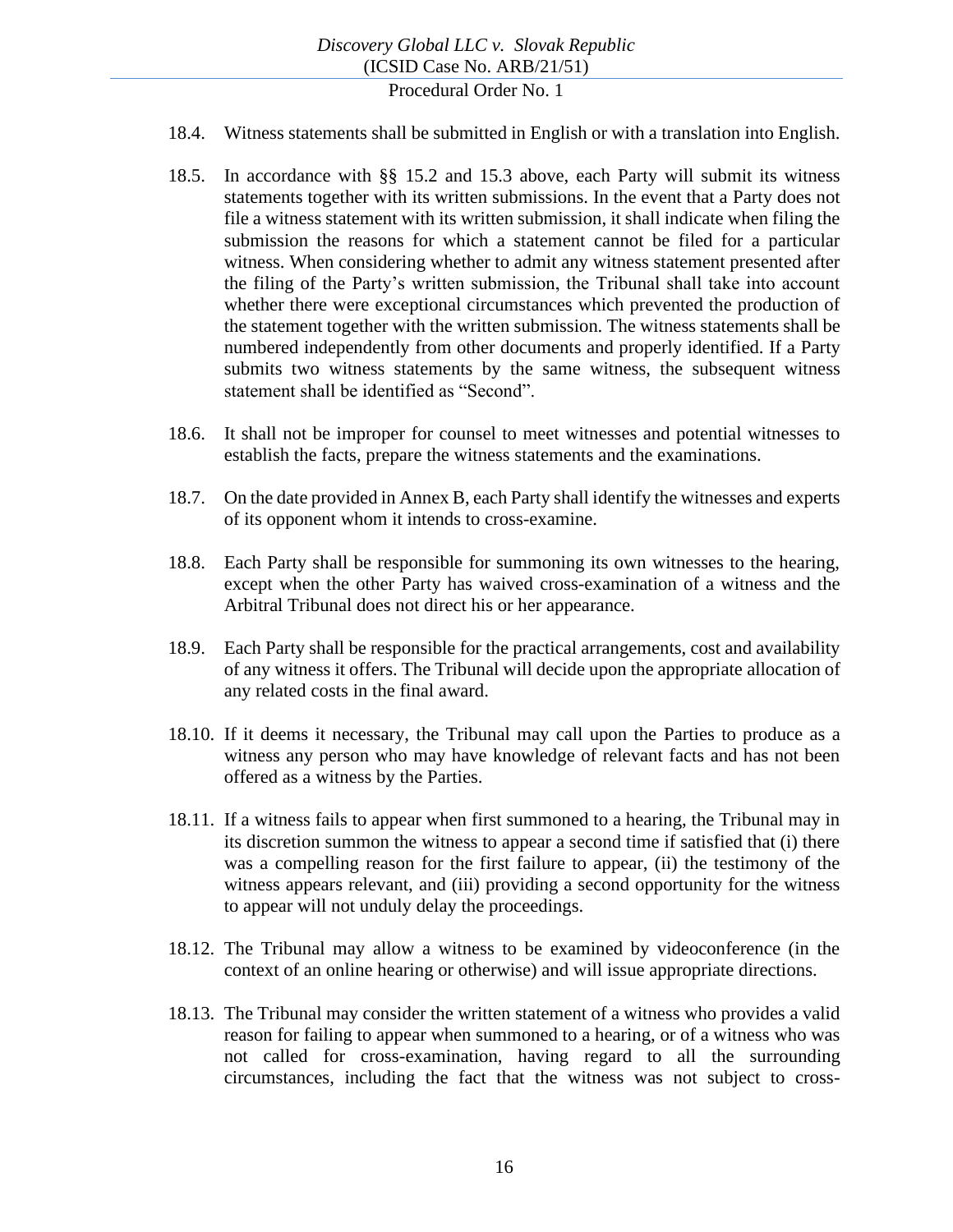examination. The Tribunal shall not consider the witness statement of a witness who fails to appear and does not provide a valid reason.

- 18.14. At the hearing, the examination of each witness shall proceed as follows:
	- 18.14.1. During his/her examination, the witness is only allowed to have regard to a clean copy of his/her statement, and clean copies of any document filed in the arbitration must be made available to the witness or expert to the extent useful for his/her examination. All witnesses or experts shall be required to affirm they will tell the truth and will be warned of the sanctions, including a prosecution for perjury, existing under the applicable law.
	- 18.14.2. Direct examination shall be limited to questions about corrections to the written statement and about any matters which have arisen after the last opportunity for the Party who presented the witness to file witness statements;
	- 18.14.3. The other Party may then cross-examine the witness about relevant facts within the witness' knowledge but not necessarily limited to facts addressed in the witness statement. During the pre-hearing organizational meeting mentioned in § 20, the Tribunal will address the conduct of crossexaminations;
	- 18.14.4. The Party who has presented the witness may then re-examine the witness with respect to any matters or issues arising out of the cross-examination;
	- 18.14.5. Re-cross examination may exceptionally be allowed in the Tribunal's discretion; and
	- 18.14.6. The Tribunal may ask its questions at any time, likely mainly at the end.
- 18.15. Subject to other arrangements during the pre-hearing telephone conference, (i) fact witnesses shall be examined prior to expert witnesses, the Claimant's fact witnesses being examined prior to the Respondent's fact witnesses and each Party determining the order of the fact witnesses whom it presents, and (ii) expert witnesses shall be grouped by topics, the Claimant's expert for each topic being examined first.
- 18.16. Subject to a different agreement by the Parties, a fact witness shall not be present in the hearing room during oral testimony and arguments, or read the transcript of oral testimony or argument, prior to his or her examination. This limitation does not apply to expert witnesses. As a further exception, for each Party, one Party representative who is also a fact witness may attend the hearing at all times, being understood that such witness will be identified at the latest at the pre-hearing organizational meeting and heard as early as possible in the course of the hearing.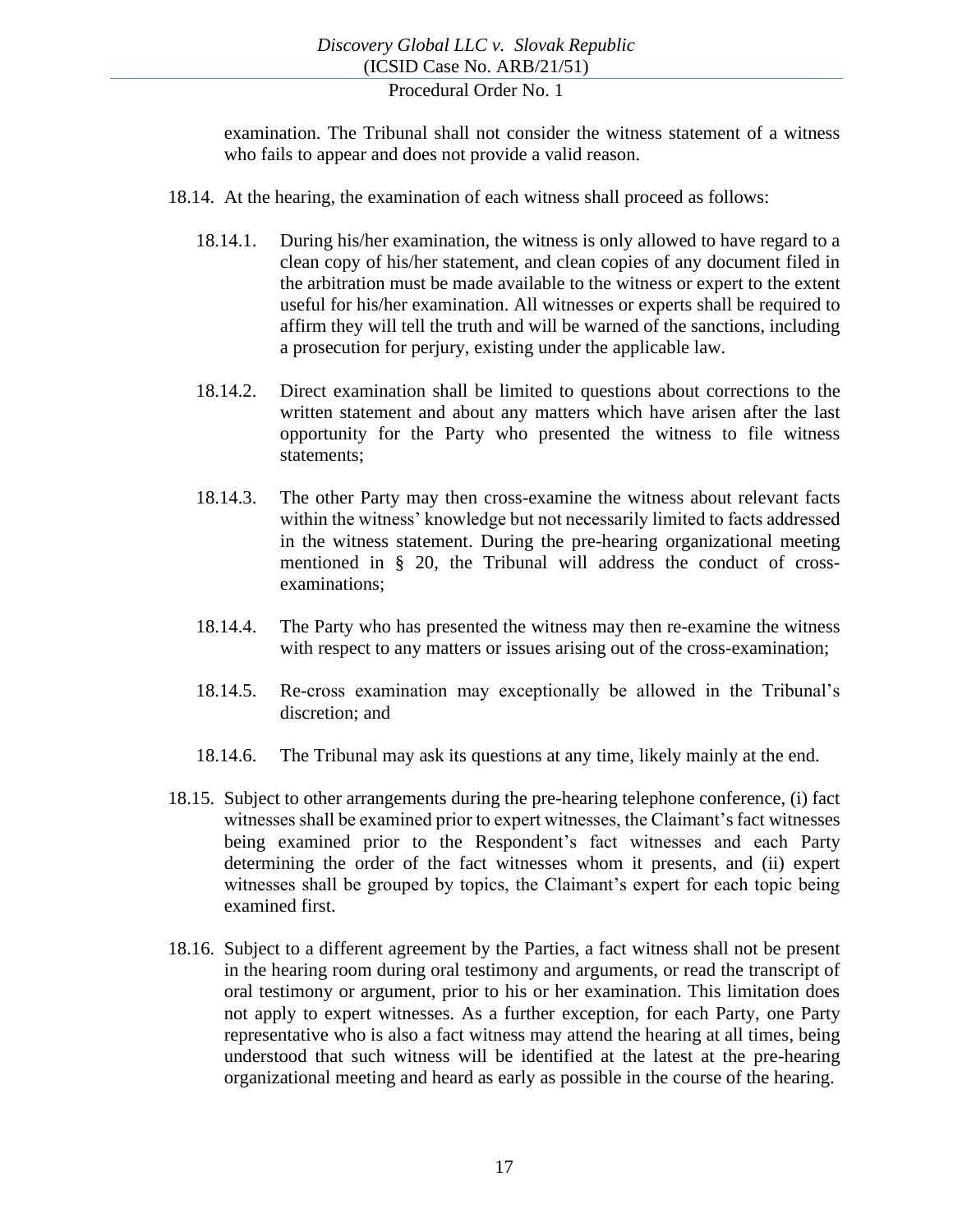- 18.17. The Tribunal shall, at all times, have complete control over the procedure for hearing a witness. In particular, but without limiting the foregoing, the Tribunal may in its discretion:
	- 18.17.1. Limit or refuse the right of a Party to examine a witness when it appears that a question has been addressed by other evidence or is irrelevant;
	- 18.17.2. Direct that a witness be recalled for further examination at any time; or
	- 18.17.3. Provide that the witnesses may be examined together ("witness conferencing"), in which case it will give appropriate directions.

#### <span id="page-17-0"></span>19. Experts

*Convention Article 43(a), Arbitration Rules 35 and 36*

- 19.1. Each Party may retain and produce evidence of one or more experts.
- 19.2. To the extent possible, the experts on the same subject matter on both sides should liaise before the hearing to identify disputed and undisputed issues. The Tribunal may order experts on the same subject matter to produce joint expert reports identifying disputed and undisputed issues.
- 19.3. The Tribunal may, on its own initiative or at the request of a Party, appoint one or more experts. The Tribunal shall consult with the Parties on the selection, terms of reference and conclusions of any such expert. The Arbitral Tribunal may, on its own initiative or at the request of any Party, take oral evidence of such expert(s).
- 19.4. Expert reports shall be accompanied by any documents or information upon which they rely, unless such documents or information have already been submitted as exhibits with the Parties' submissions, in which case reference to such exhibits shall be sufficient. Such documents or information shall be subject to the rules on language set forth in § [12](#page-8-1) above.
- 19.5. Experts shall disclose in their reports, or in attachments to their reports, the documents, data, and other information on which they relied in supporting their opinions.
- 19.6. After consultation with the Parties, the Tribunal may request non-legal experts to give a presentation summarizing their methodology and conclusions in lieu of direct examination, which shall not last longer than fifteen minutes.
- 19.7. The Tribunal shall not consider the expert evidence of an expert witness who fails to appear when summoned to a hearing, unless exceptional circumstances warrant his/her non-appearance (*e.g.*, circumstances beyond the expert's control or the control of the Party presenting the expert).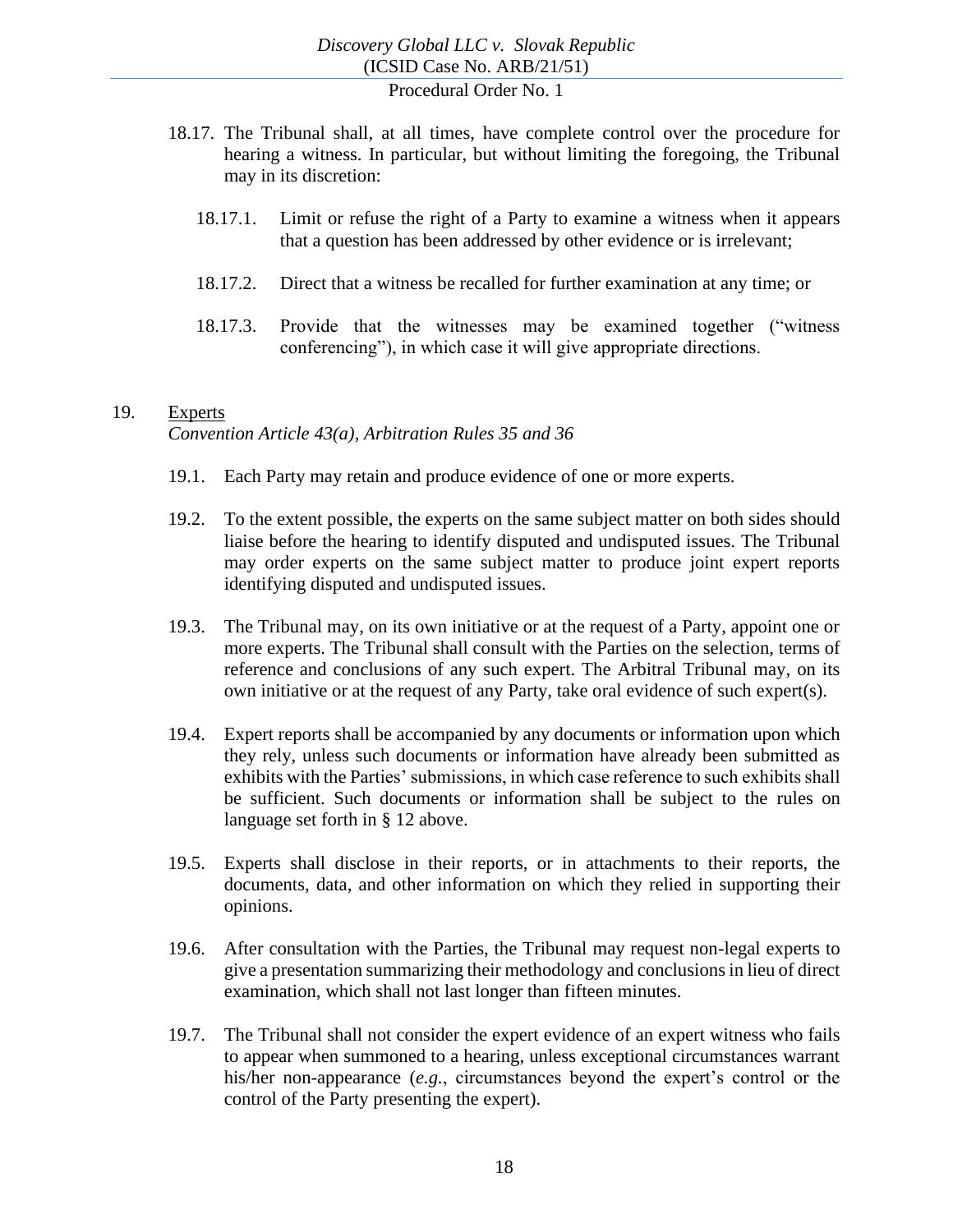19.8. Unless inconsistent with this Section, all the rules set forth in [§ 18](#page-14-0) above shall apply by analogy to the evidence of Party- and Tribunal-appointed experts.

#### <span id="page-18-0"></span>20. Pre-Hearing Organizational Meetings *Arbitration Rule 13*

20.1. A pre-hearing organizational meeting shall be held on the date provided in Annex B.

## <span id="page-18-1"></span>21. Hearings *Arbitration Rules 20(1)(e) and 32*

- 21.1. The oral procedure shall consist of a hearing for examination of witnesses and experts, if any, and for oral arguments.
- 21.2. The hearing shall take place on the dates set in Annex B.
- 21.3. The Members of the Tribunal shall endeavor to reserve one day immediately after the hearing to commence deliberations.
- 21.4. In principle, each Party will have an equal time allocation for examinations and oral arguments, subject to adjustments in the Tribunal's discretion, particularly if there is a severe imbalance in the number of cross-examinations. The allocation will be discussed at the pre-hearing organizational meeting and set by the Tribunal, which may grant short extensions if appropriate under the circumstances.

## <span id="page-18-2"></span>22. Records of Hearings and Sessions *Arbitration Rules 13 and 20(1)(g)*

- 22.1. Sound recordings shall be made of all hearings and sessions. The sound recordings shall be provided to the Parties, the Tribunal Members and the Assistant.
- 22.2. Verbatim transcripts in the procedural language shall be made of any hearing and session other than sessions on procedural issues. Unless otherwise agreed by the Parties or ordered by the Tribunal, the verbatim transcripts shall, if possible, be available in real-time using LiveNote or similar software and electronic transcripts shall be provided to the Parties and the Tribunal on a same-day basis.
- 22.3. The Parties shall agree on any corrections to the transcripts within 30 days after the end of the hearing. The agreed corrections may be entered in the transcript by the court reporter ("revised transcripts"). The Tribunal shall decide upon any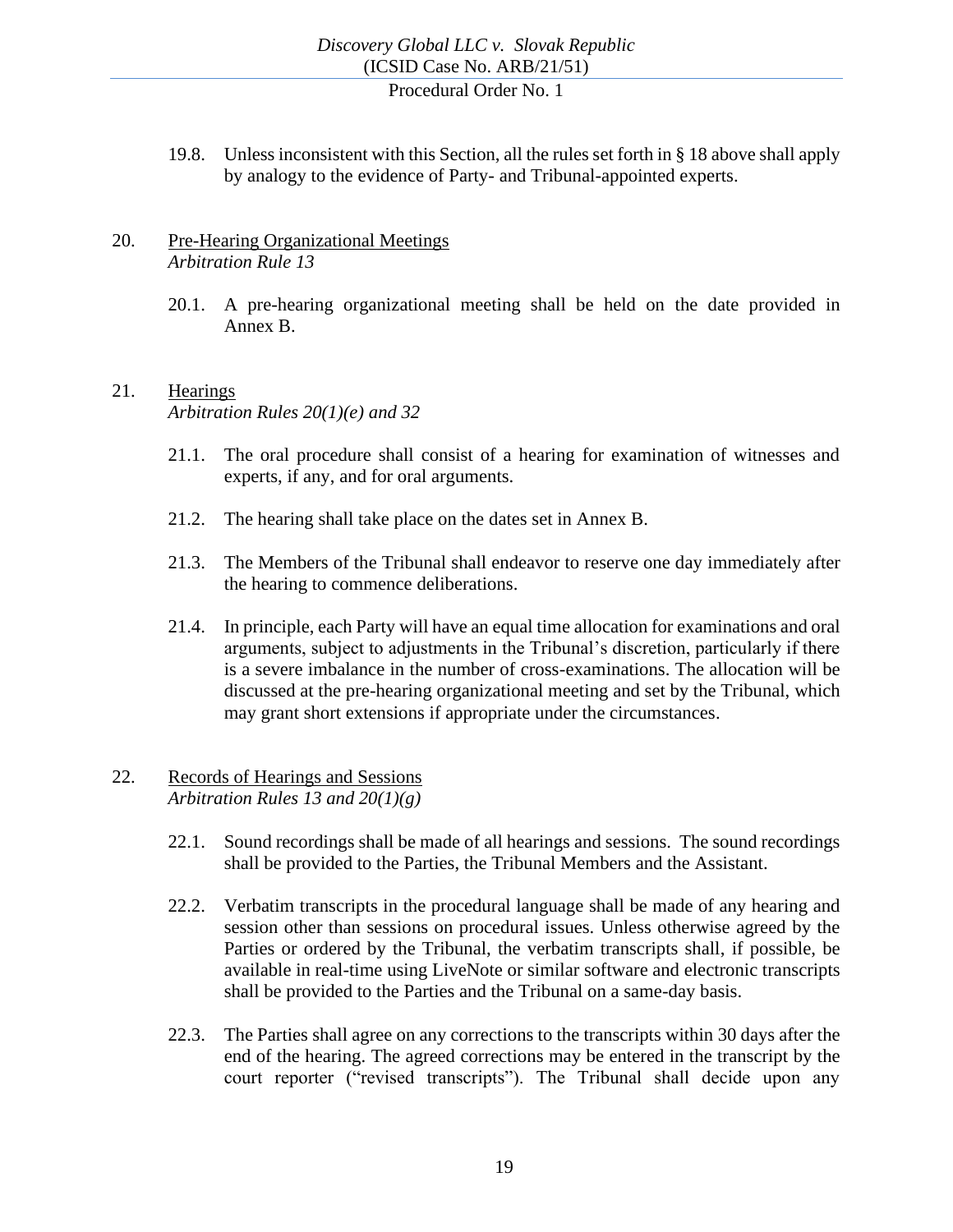disagreement between the Parties and any correction adopted by the Tribunal shall be entered in the revised transcripts by the court reporter.

#### <span id="page-19-0"></span>23. Post-Hearing Memorials and Statements of Costs *Convention Article 44; Arbitration Rule 28(2)*

- 23.1. In consultation with the Parties, the Tribunal will determine at the end of the hearing whether there shall be post-hearing briefs. If so, the Tribunal will address the time limits for preparing, and the length, format, and content of the post-hearing briefs. No new evidence may be produced together with the post-hearing briefs, except with leave from or on request of the Tribunal.
- 23.2. The Tribunal will issue directions on the Parties' statements of costs at the end of the hearing.

#### <span id="page-19-1"></span>24. Transparency

24.1. The Tribunal will issue a separate order on transparency.

#### <span id="page-19-2"></span>25. Publication

*Convention Article 48(5), Administrative and Financial Regulation 22, Arbitration Rule 48(4)*

25.1. Subject to the rules governing the transparency of these proceedings, the Parties consent to ICSID publication of the award and any order or decision issued in the present proceeding.

#### <span id="page-19-3"></span>26. Data Protection and Cybersecurity

- 26.1. The Members of the Tribunal, the Assistant, and the Parties and their representatives acknowledge that the processing of their personal data is necessary for the purposes of these arbitration proceedings.
- 26.2. The Parties and their representatives agree to comply with all applicable data protection and privacy regulations, including providing appropriate notice to data subjects whose personal data will be processed in the arbitration proceeding, where necessary. Should compliance with applicable law require action from another participant in the arbitration, the Parties are invited to bring that to the attention of that other participant and/or to apply to the Tribunal for specific data protection measures to be put in place.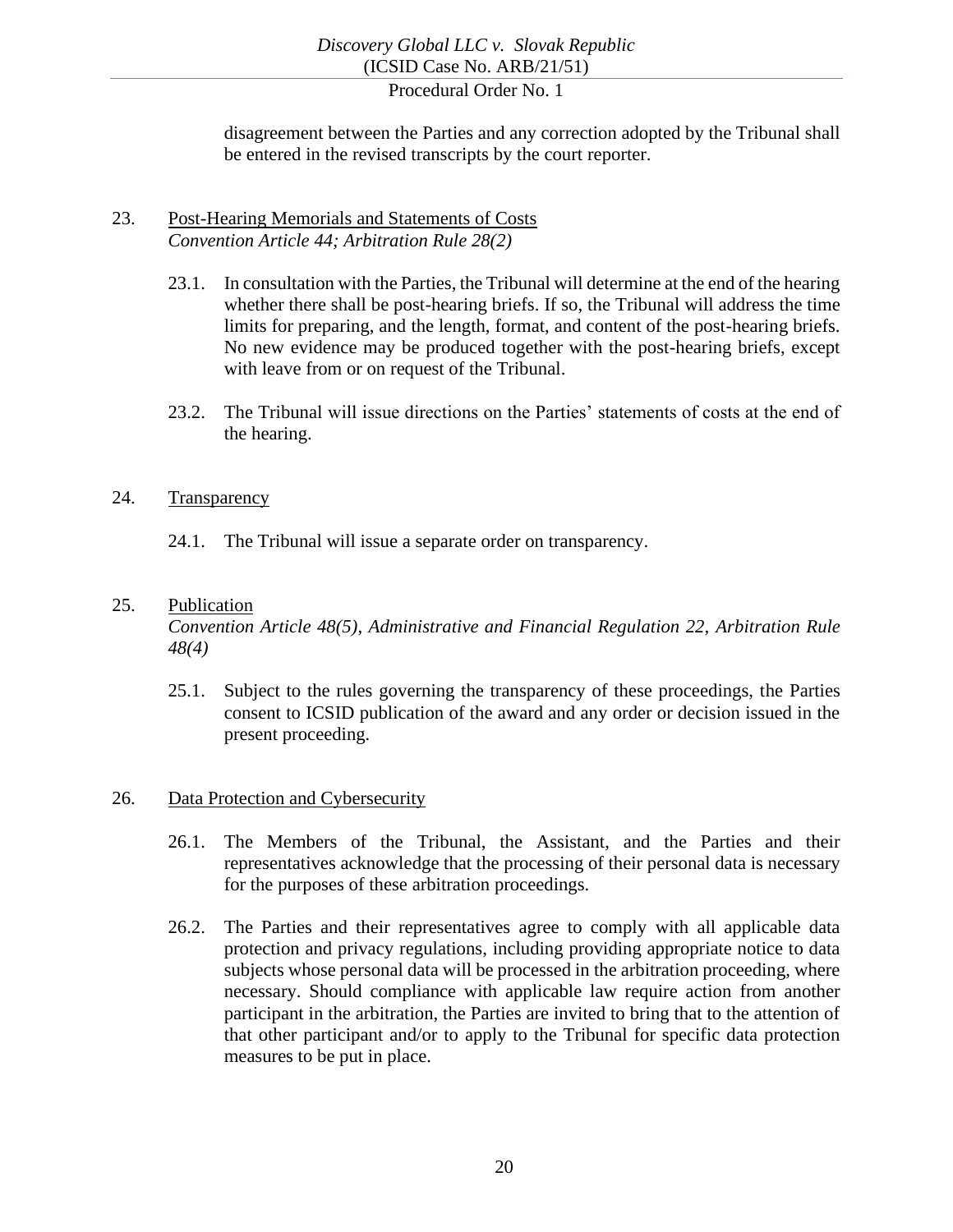26.3. The Parties shall take appropriate measures for the secure transmission of documents, information and communications in this arbitration. If particular documents, information and/or communications require heightened security measures, the Parties will confer in order to take appropriate security measures for the transmission of such documents, information and/or communications. Unless instructed otherwise by the Parties, the Tribunal will not take any special measures beyond its standard procedures to safeguard the cyber-security of arbitrationrelated information and the Parties confirm that communications may be sent by email.

[signed]

Gabrielle Kaufmann-Kohler President of the Tribunal Date: 28 March 2022

\_\_\_\_\_\_\_\_\_\_\_\_\_\_\_\_\_\_\_\_\_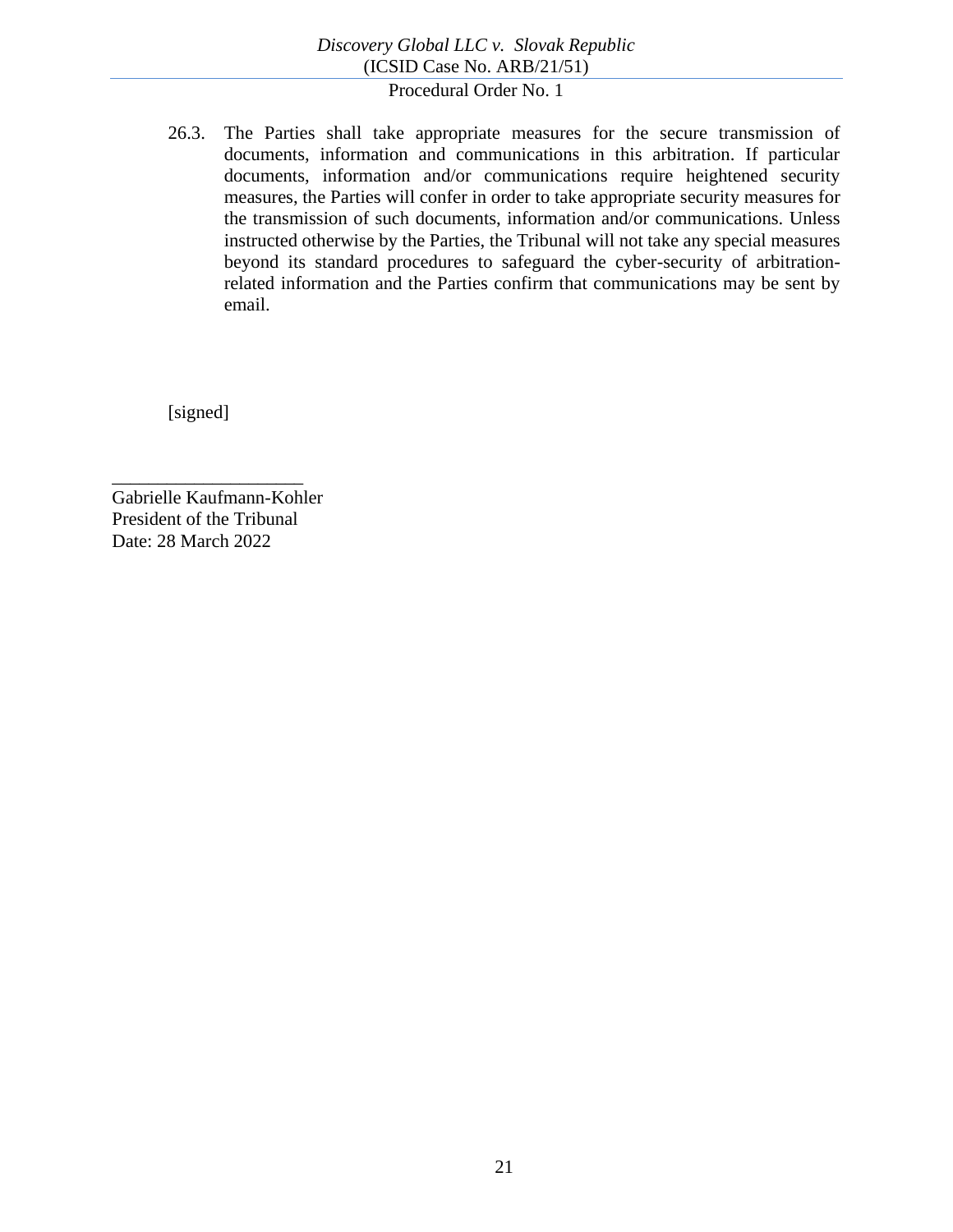Procedural Order No. 1 – Annex A

## ANNEX A

#### **ELECTRONIC FILE NAMING GUIDELINES**

<span id="page-21-0"></span>Please follow these guidelines when naming electronic files and for the accompanying Consolidated Hyperlinked Index. The examples provided (in *italics*) are for demonstration purposes only and should be adapted to the relevant phase of the case.

All pleadings and accompanying documentation shall indicate the LANGUAGE in which they are submitted (e.g. SPA=Spanish; FR=French; ENG= English). Such indication should be reflected both i) in the name used to identify each individual electronic file and ii) in the Consolidated Hyperlinked Index (which shall be attached to each submission).

For cases with a single procedural language, the "LANGUAGE" designation may be omitted, except for documents in a language other than the procedural language and the corresponding translations.

| <b>SUBMISSION TYPE</b>    | <b>ELECTRONIC FILE NAMING GUIDELINES</b>                                   |
|---------------------------|----------------------------------------------------------------------------|
| <b>MAIN PLEADINGS</b>     | <b>Title of Pleading-LANGUAGE</b>                                          |
|                           | Memorial on Jurisdiction-FR                                                |
|                           | Counter-Memorial on the Merits and Memorial on Jurisdiction-SPA            |
|                           | Reply on Annulment-FR                                                      |
|                           | Rejoinder on Quantum-ENG                                                   |
| <b>SUPPORTING</b>         | C-####-LANGUAGE                                                            |
| <b>DOCUMENTATION</b>      | R-####-LANGUAGE                                                            |
|                           | To be produced sequentially throughout the case.                           |
| Exhibits                  | <b>CLAIMANT'S FACTUAL EXHIBITS</b>                                         |
|                           | $C$ -0001- $ENG$                                                           |
|                           | $C$ -0002-SPA                                                              |
|                           | <b>RESPONDENT'S FACTUAL EXHIBITS</b>                                       |
|                           | $R - 0001 - FR$                                                            |
|                           | $R$ -0002-SPA                                                              |
| <b>Legal Authorities</b>  | CL-####-LANGUAGE                                                           |
|                           | RL-####-LANGUAGE                                                           |
|                           | To be produced sequentially throughout the case.                           |
|                           | <b>CLAIMANT'S LEGAL AUTHORITIES</b>                                        |
|                           | CL-0001-ENG                                                                |
|                           | CL-0002-FR                                                                 |
|                           | <b>RESPONDENT'S LEGAL AUTHORITIES</b>                                      |
|                           | RL-0001-SPA                                                                |
|                           | RL-0002-ENG                                                                |
| <b>Witness Statements</b> | <b>Witness Statement-Name of Witness-Name of Submission-LANGUAGE</b>       |
|                           | Witness Statement-Maria Jones-Memorial on Jurisdiction-SPA                 |
|                           | Witness Statement-Maria Jones-Reply on Jurisdiction-[Second Statement]-ENG |
| <b>Expert Reports</b>     | <b>Expert Report-Name of Expert-Type-Name of Submission-LANGUAGE</b>       |
|                           | Expert Report-Lucia Smith-Valuation-Memorial on Quantum-ENG                |
|                           | Expert Report-Lucia Smith-Valuation-Reply on Quantum-[Second Report]-ENG   |
| <b>Legal Opinions</b>     | <b>Legal Opinion-Name of Expert-Name of Submission-LANGUAGE</b>            |
|                           | Legal Opinion-Tom Kaine-Counter-Memorial on the Merits-FR                  |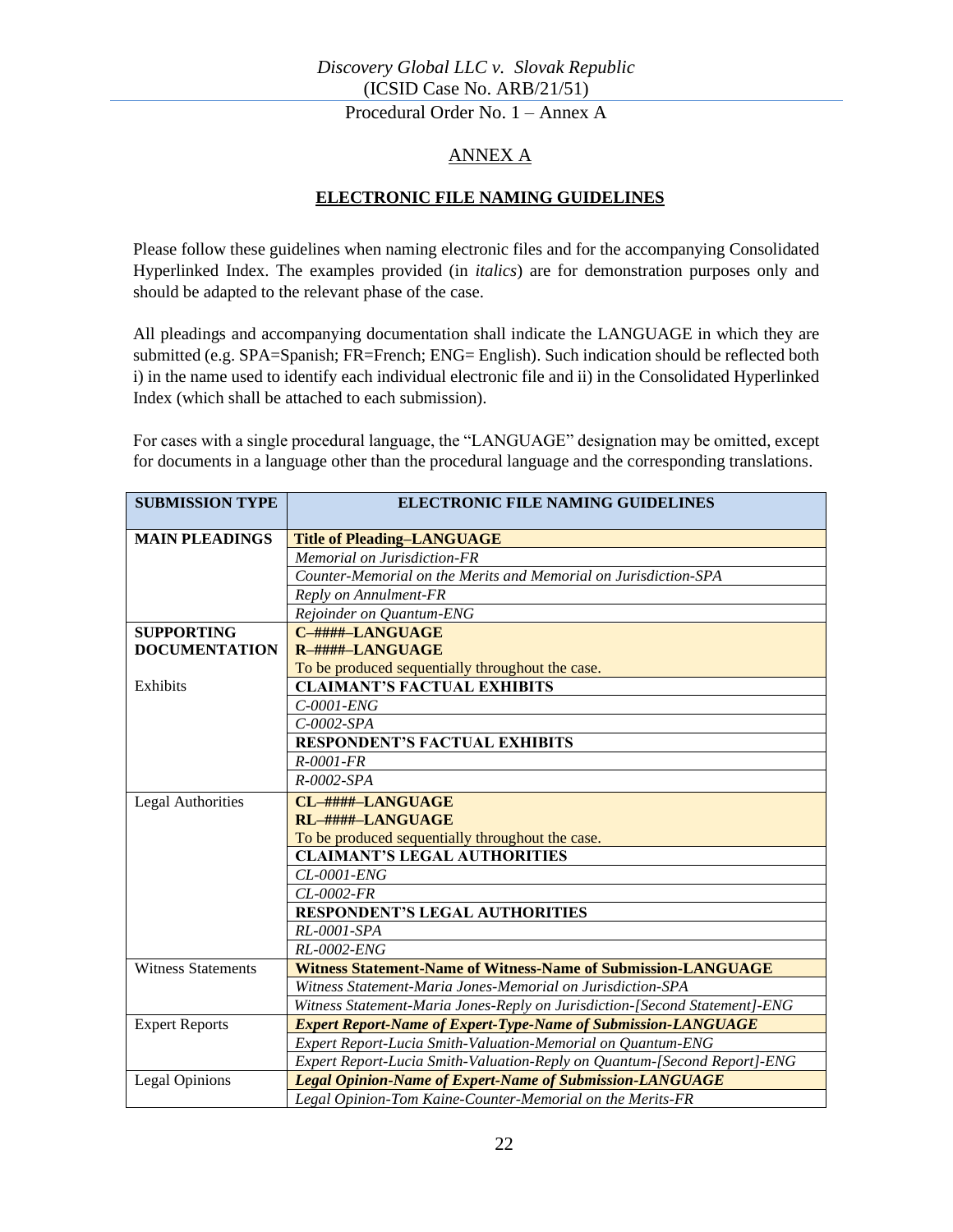Procedural Order No. 1 – Annex A

|                       | Legal Opinion-Tom Kaine-Rejoinder on the Merits-[Second Opinion]-FR |  |  |
|-----------------------|---------------------------------------------------------------------|--|--|
| Exhibits to           | WITNESS/EXPERT INITIALS-###                                         |  |  |
| Witness Statements,   | For exhibits filed with the Witness Statement of [Maria Jones]      |  |  |
| Expert Reports,       | $M.I-0001$                                                          |  |  |
| <b>Legal Opinions</b> | $M.I-0002$                                                          |  |  |
|                       | For exhibits filed with the Legal Opinion of [Tom Kaine]            |  |  |
|                       | TK-0001                                                             |  |  |
|                       | TK-0002                                                             |  |  |
|                       | For exhibits filed with the Expert Report of [Lucia Smith]          |  |  |
|                       | LS-0001                                                             |  |  |
|                       | LS-0002                                                             |  |  |
| <b>INDICES</b>        | <b>Consolidated Hyperlinked Index</b>                               |  |  |
|                       | Index of Exhibits-C-#### to C-####                                  |  |  |
|                       | Index of Exhibits-C-0001 to C-0023                                  |  |  |
|                       | Index of Legal Authorities-RLA-### to RLA-###                       |  |  |
|                       | Index of Legal Authorities-RLA-0001 to RLA-0023                     |  |  |
| <b>OTHER</b>          | <b>Name of Application-[Party]-LANGUAGE</b>                         |  |  |
| <b>APPLICATIONS</b>   | Preliminary Objections under Rule 41(5)-SPA                         |  |  |
|                       | <b>Request for Bifurcation-ENG</b>                                  |  |  |
|                       | Request for Provisional Measures-[Respondent]-SPA                   |  |  |
|                       | Request for Production of Documents-[Claimant]-SPA                  |  |  |
|                       | Request for Stay of Enforcement-FR                                  |  |  |
|                       | Request for Discontinuance-[Claimant]-ENG                           |  |  |
|                       | Post-Hearing Brief-[Claimant]-SPA                                   |  |  |
|                       | Costs Submissions-[Respondent]-ENG                                  |  |  |
|                       | Observations to Request for [XX]-[Claimant]-SPA                     |  |  |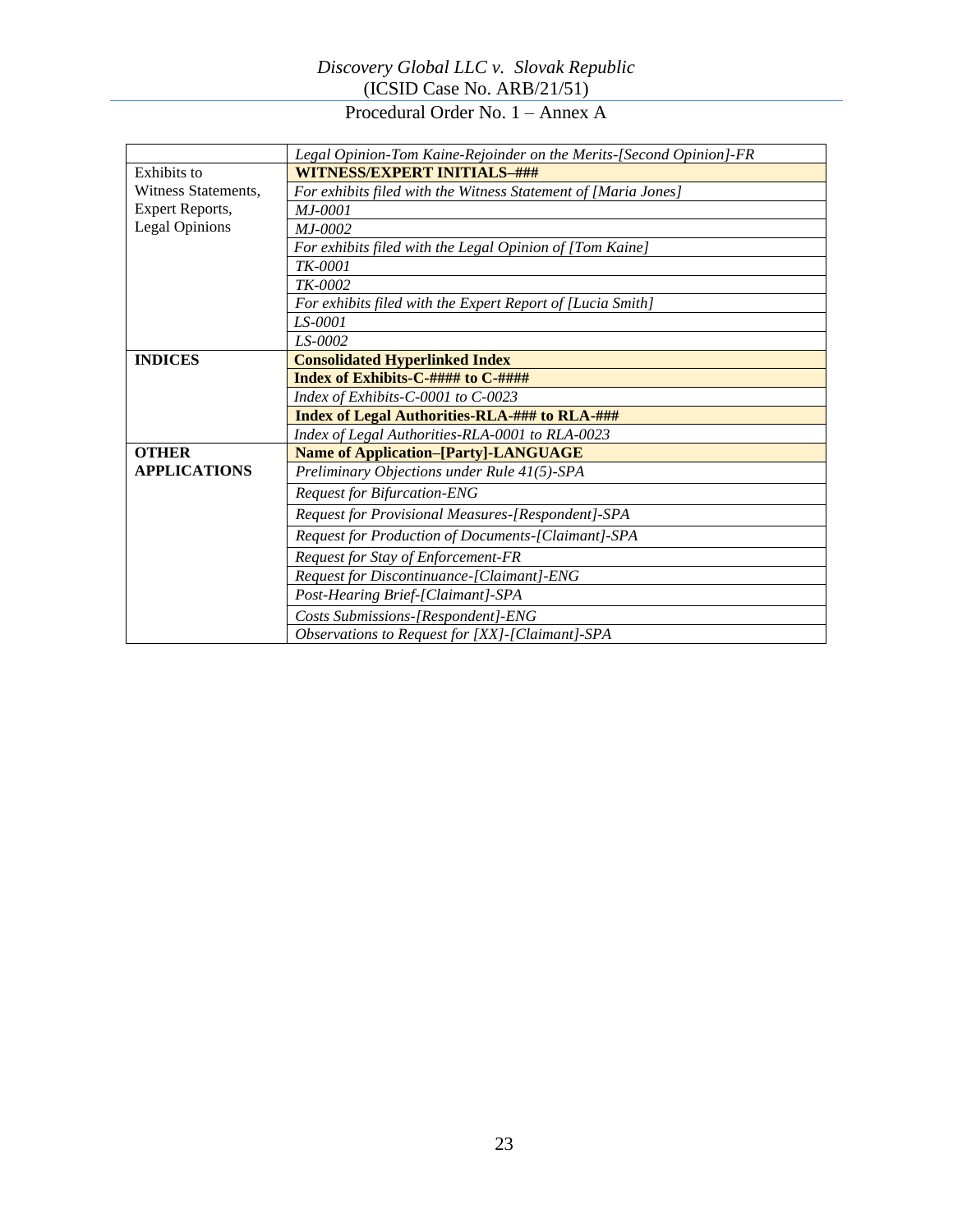Procedural Order No. 1 – Annex B

## ANNEX B

## **PROCEDURAL TIMETABLE**

<span id="page-23-0"></span>

|                  | <b>Procedural step</b>                                                 | <b>Author</b>           | <b>Interval</b>                                     | <b>Date</b>       |
|------------------|------------------------------------------------------------------------|-------------------------|-----------------------------------------------------|-------------------|
| 1.               | Claimant's Memorial                                                    | Claimant                | 25 weeks from<br><b>First Procedural</b><br>Meeting | 16 September 2022 |
| 2.               | Respondent's Counter-Memorial                                          | Respondent              | 25 weeks from<br>C's Memorial                       | 10 March 2023     |
| 3.               | Document production requests                                           | Parties                 | 5 weeks after<br>R's Counter-<br>Memorial           | 14 April 2023     |
|                  | Objections to document requests                                        |                         | A. 2 weeks<br>after $(3)$                           | 28 April 2023     |
| $\overline{4}$ . | and/or voluntary production of<br>documents                            | Parties                 | B. 4 weeks<br>after $(3)$                           | 12 May 2023       |
| 5.               | Replies to objections to document<br>requests                          | Parties                 | 2 weeks after<br>step $(4A)$                        | 12 May 2023       |
| 6.               | Decision on the Parties' requests for<br>production of documents       | Tribunal                | 2 weeks after<br>step $(5)$                         | 26 May 2023       |
| 7.               | Production of documents ordered<br>by the Tribunal                     | Parties                 | 4 weeks after<br>step $(6)$                         | 23 June 2023      |
| 8.               | Consulting with Parties and<br>decision on format of hearing           | Tribunal and<br>Parties | 1 week after<br>step $(7)$                          | 30 June 2023      |
| 9.               | Claimant's Reply                                                       | Claimant                | 12 weeks after<br>step $(7)$                        | 15 September 2023 |
| 10.              | Respondent's Rejoinder                                                 | Respondent              | 12 weeks after<br>step $(9)$                        | 8 December 2023   |
| 11.              | Identification of witnesses and<br>experts to be called at the hearing | Parties                 | 2 weeks after<br>step $(10)$                        | 22 December 2023  |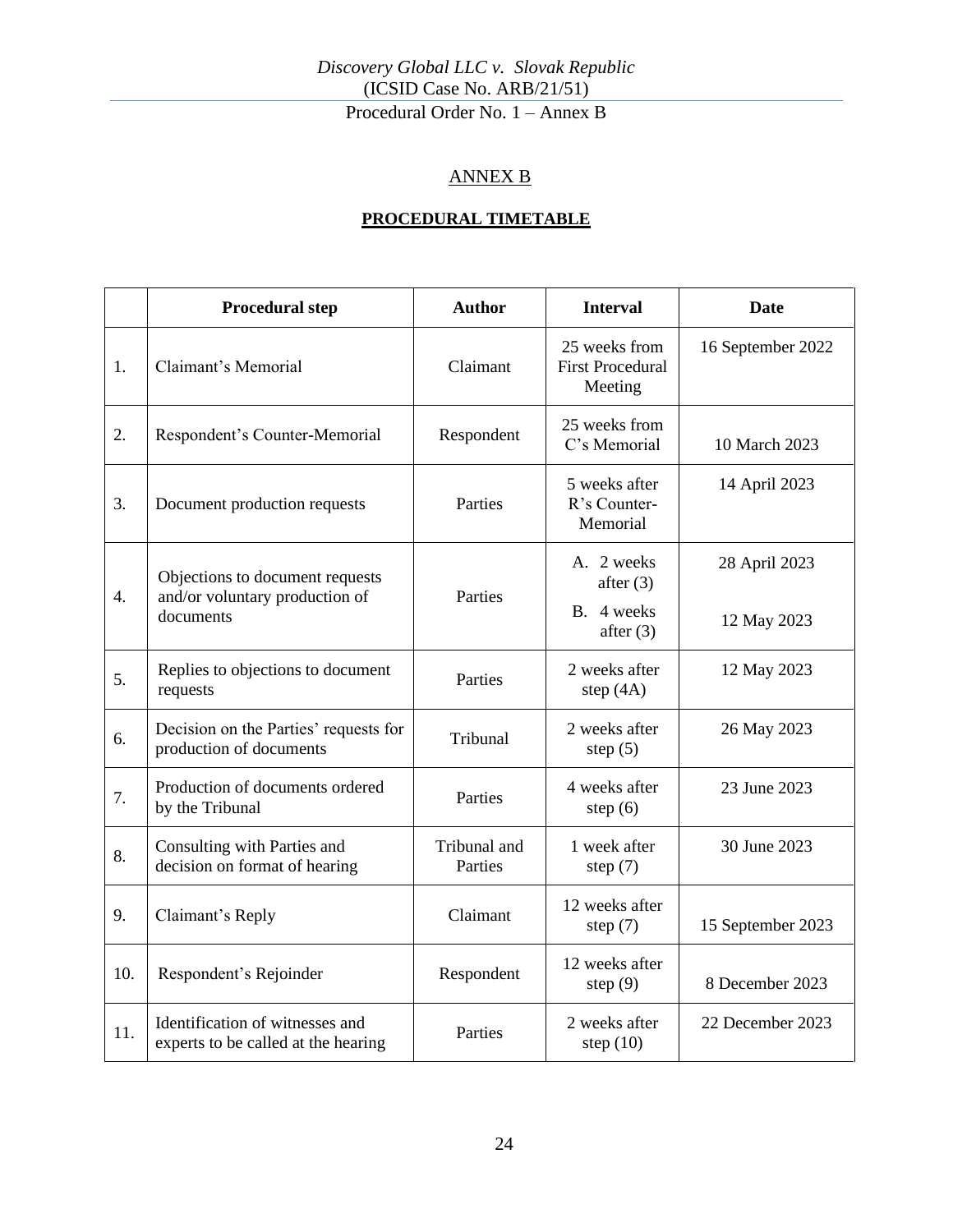# Procedural Order No. 1 – Annex B

| 12. | Pre-hearing telephone conference                                   | Parties and the<br>Tribunal |                     | 10 January 2024<br>(at 7 am ET, 12 pm<br>GMT, 1 pm CET)  |
|-----|--------------------------------------------------------------------|-----------------------------|---------------------|----------------------------------------------------------|
| 13. | Hearing                                                            | All                         |                     | 1-7 February 2024,<br>with 4 February being<br>a day off |
| 14. | Post-hearing briefs (to be discussed<br>at the end of the hearing) | Parties                     | To be<br>determined |                                                          |
| 15. | <b>Cost Submissions</b>                                            | Parties                     | To be<br>determined |                                                          |